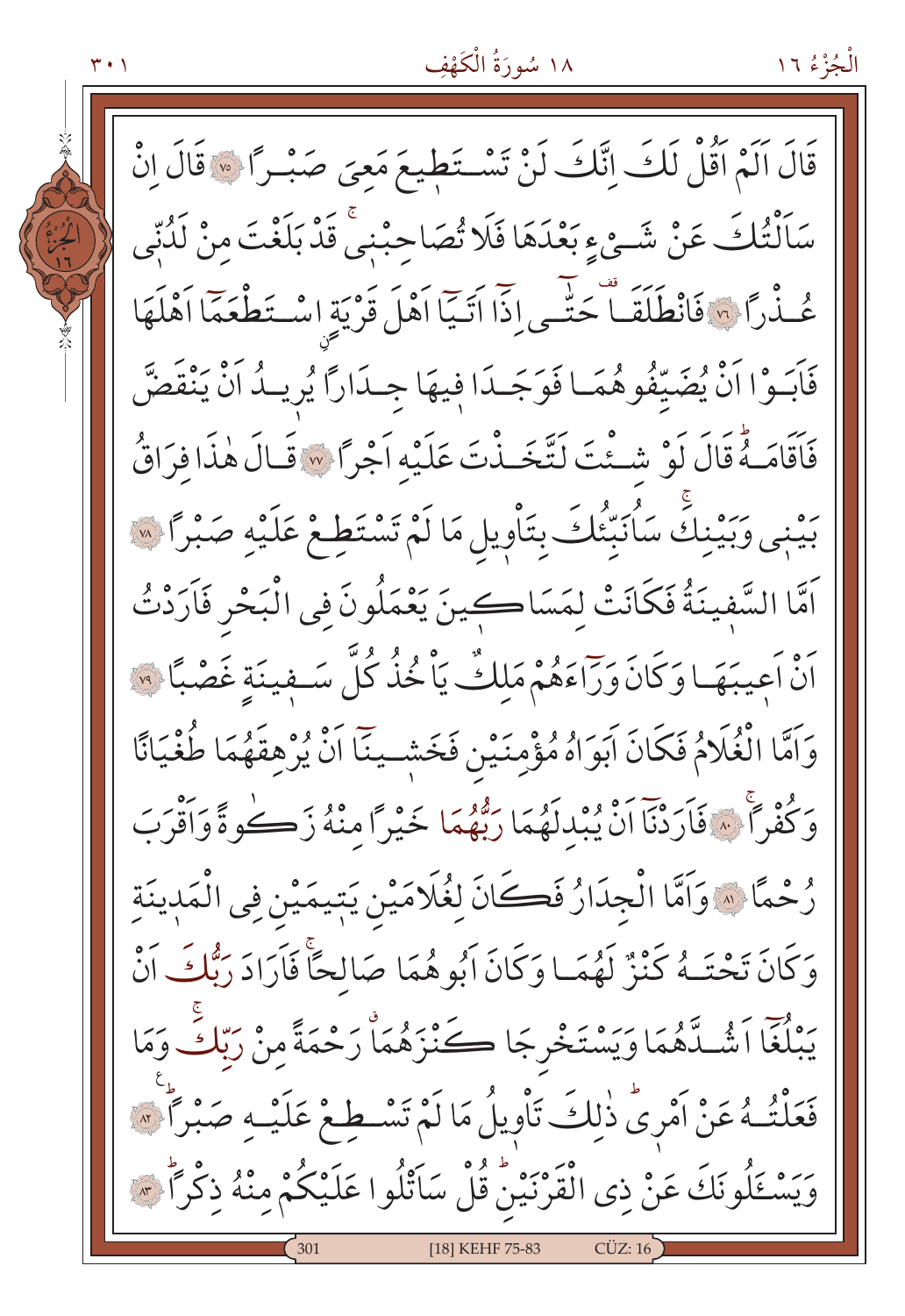#### ١٨ سُورَةُ الْكَهْفِ

اِنَّا مَكَّنَّا لَهُ في الْأَرْضِ وَاٰتَيْنَاهُ مِنْ كُلِّ شَيْءٍ سَبَبَاً ﴾ فَاَتْبَعَ سَـبَبَّا ۞ حَتَّى اِذَا بَلَغَ مَغْرِبَ الشَّمْسِ وَجَدَهَا تَغْرُبُ فِي عَيْنِ حَمِئَـةٍ وَوَجَدَعِنْدَهَا قَوْمًا قُلْنَا يَا ذَا الْقَرْنَيْـنِ إِمَّا اَنْ تُعَذِّبَ وَإِمَّا رَّةً بِيَّحْذَ فِيهِمْ حُسْـنًا ﴾ قَالَ امَّا مَنْ ظَلَمَ فَسَـوْفَ نُعَذَّبُهُ ثُمَّ يُرِدُّ إِلَٰى رَبَّهِ فَيُعَذِّبُهُ عَذَابًا نُڪْراً ۞ وَاَمَّا مَنْ اٰمَنَ وَعَمِلَ صَالِحًا فَلَهُ جَزّاءً الْحُسْنَى وَسَنَقُولُ لَهُ مِنْ أَمْرِنَا يُسْرَأُ سَهُ يُمَّ أَتْبَعَ سَبَبًا لَهَ ۚ حَتَّى إِذَا بَلَغَ مَطْلِعَ الشَّمْس وَجَدَهَا تَطْلُعُ عَلٰى قَوْمِ لَمْ نَجْعَلْ لَهُمْ مِنْ دُونِهَا سِتْرَاًّ . ۚ كَذٰلكَ وَقَدْ اَحَطْنَا بِمَا لَدَيْهِ خُبْرًا . ۚ ثُمَّ أَتْبَعَ سَبَبًا ﴾ حَتَّى إِذَابَلَغَ بَيْنَ السَّدِّينِ وَجَدَمِنْ دُونِهِمَا قَوْمًاْ لَا يَكَادُونَ يَفْقَهُونَ قَوْلًا \* قَالُوا يَا ذَا الْقَرْنَيْنِ اِنَّ يَأْجُو جَ وَمَأْجُو جَ مُفْسِدُونَ فِي الْأَرْضِ فَهَلْ نَجْعَلُ لَكَ خَرْجًا عَلٰى اَنْ تَجْعَلَ بَيْنَنَا *ۯ*ؚۦٛؠؘۄؙٛمْ سَدًّا ﴾ قَالَ مَامَكَّنِّي فِيهِ رَبِّي خَيْرٌ فَأَعِينُونِي بِقُوَّةِ أَجْعَلْ بِهِ بِكُمْ وَبَيْنَهُمْ رَدْمًا \* اتُّونِي زُبْرَ الْحَدِيدُ حَتَّى إِذَا سَاوٰى بَيْنَ الصَّدَفَيْنِ قَالَ انْفُخُواْ حَتَّى إِذَا جَعَلَهُ نَارًاْ قَالَ اٰتُونِي اُفْرِ غْ عَلَيْهِ قِطْهِ أَنَّ فَمَا اسْطَاغَوا أَنْ يَظْهَرُوهُ وَمَا اسْتَطَاعُوا لَهُ نَقْبًا ﴾  $\zeta$ CÜZ: 16 [18] KEHF 84-97 قَالَ هٰذَا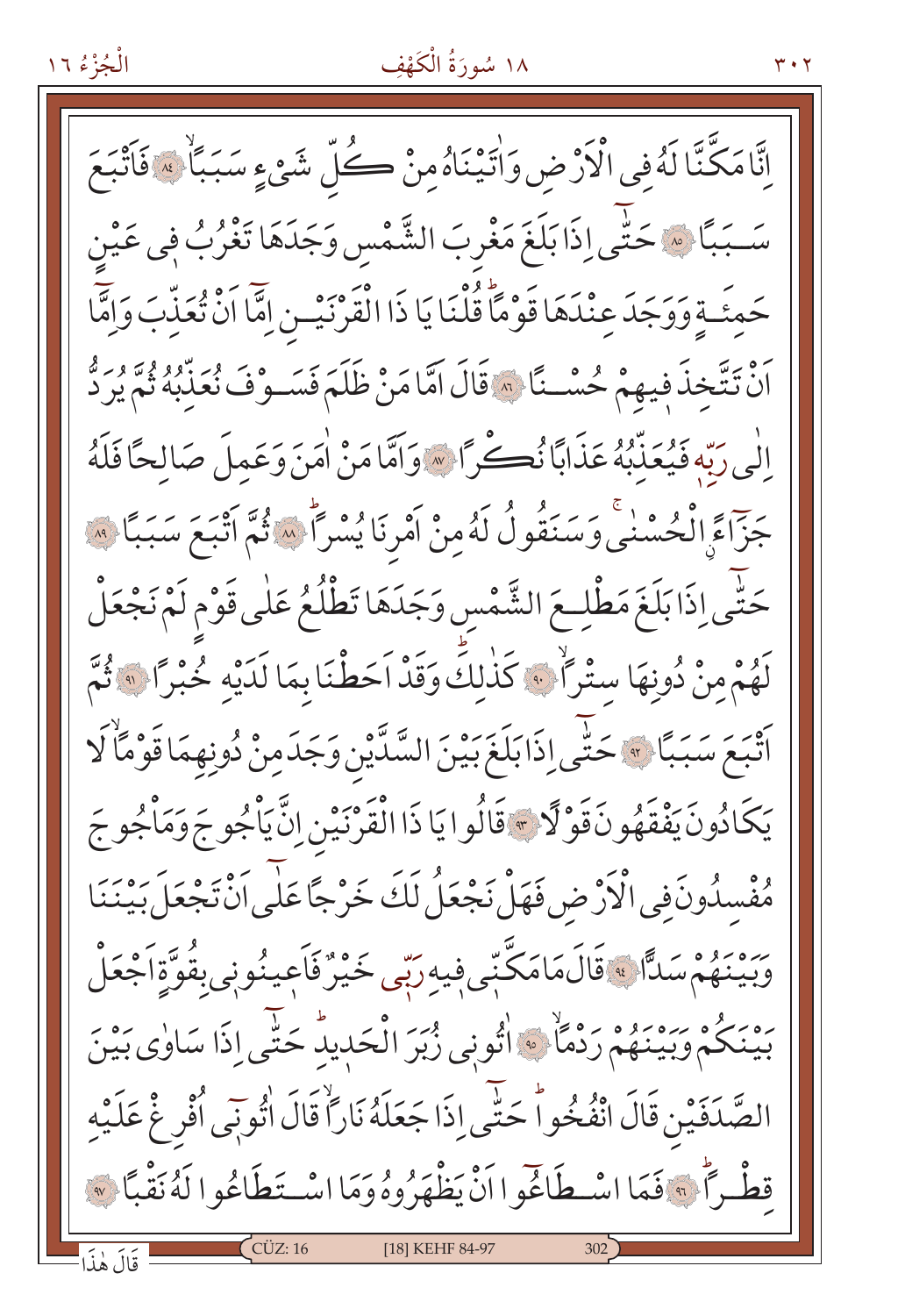#### ۳۰۳

# ١٨ سُورَةُ الْكَهْفِ

قَالَ هٰذَا رَحْمَةٌ مِنْ رَبِّي فَإِذَا جَمَاءَوَعْدُ رَبِّي جَعَلَهُ دَكَّاءًو كَانَ وَعْدُ رَبِّي حَقًّا ۞ وَتَرَكْنَا بَعْضَهُمْ يَوْمَئِذٍ يَمُوجُ فِي بَعْضٍ وَنُفِخَ فِي الصُّورِ فَجَمَعْنَاهُمْ جَمْعَاً ﴾ وَعَرَضْنَا جَهَنَّمَ يَوْمَئِذِ لِلْكَافِرِينَ عَرْضَاً … الَّذينَ كَانَتْ اَعْيُنُهُمْ في غطَّاءِ عَنْ ذِكْرِي وَكَانُوا لَا يَسْتَطِيعُونَ سَمْعًا ۚ ۚ وَالْحَسبَ الَّذِينَ كَفَرُوا الَّايَتَّخِذُوا عِبَادِي مِنْ دُونِي اَوْلِيَاءَ اِنَّا اَعْتَدْنَا جَهَنَّمَ لِلْكَافِرِينَ نُزُلَّا ۚ ۚ قُلْ هَلْ نُنَبِّئُكُمُ بِالْاَحْسَــرِينَ اَعْمَـالَّا -: اَلَّذينَ ضَلَّ سَـعْيُهُمْ فِي الْحَيْوةِ الدُّنْيَا وَهُمْ يَحْسَـبُونَ اَنَّهُمْ يُحْسِـنُونَ صُنْعًا ۚ وَ أَولَٰئِكَ الَّذِينَ كَفَرُوا بِاٰيَاتِ رَبِّهِمْ وَلِقَائِهِ فَحَبطَتْ اَعْمَالُهُمْ فَلَا نُقِيمُ لَهُمْ يَوْمَ الْقِيْمَةِ وَزْنًا ﴾ ذٰلِكَ جَزّاؤُهُمْ جَهَنَّمُ بِمَا كَفَرُوا وَاتَّخَذَّوا اٰيَاتِي وَرُسُلِي هُـزُواً ۚ وَالَّ الَّذِينَ اٰمَنُوا وَعَمِلُوا الصَّالِحَاتِ كَانَتْ لَهُـمْ جَنَّاتُ الْفِرْدَوْس نُزُّلاً \* خَالِدِينَ فِيهَا لَا يَبْغُونَ عَنْهَا حِوَلًا \* قُلْ لَوْ كَانَ الْبَحْرُ مِدَادًا لِكَلِمَاتِ رَبِّي لَنَفِدَ الْبَحْرُ قَبْلَ اَنْ تَنْفَدَ كَلِمَاتُ رَبِّي وَلَوْ جِئْنَا بِمِثْلِهِ مَدَداً ﴿ قُلْ إِنَّمَا أَيَابَشَـرٌ مِثْلُكُمْ يُوحَى إِلَيَّ أَنَّمَا الْهُكُمْ اللَّهُ وَاحِدٌّ فَمَنْ كَانَ ره و<br>يرْجُوالِقَاءَرَبِّهٖ فَلْيَعْمَلْ عَمَلًا صَالِحًاوَلَايُشْرِكْ بِعِبَادَةِ رَبِّهٖاَ حَدًا لِلَّهِ [18] KEHF 98-110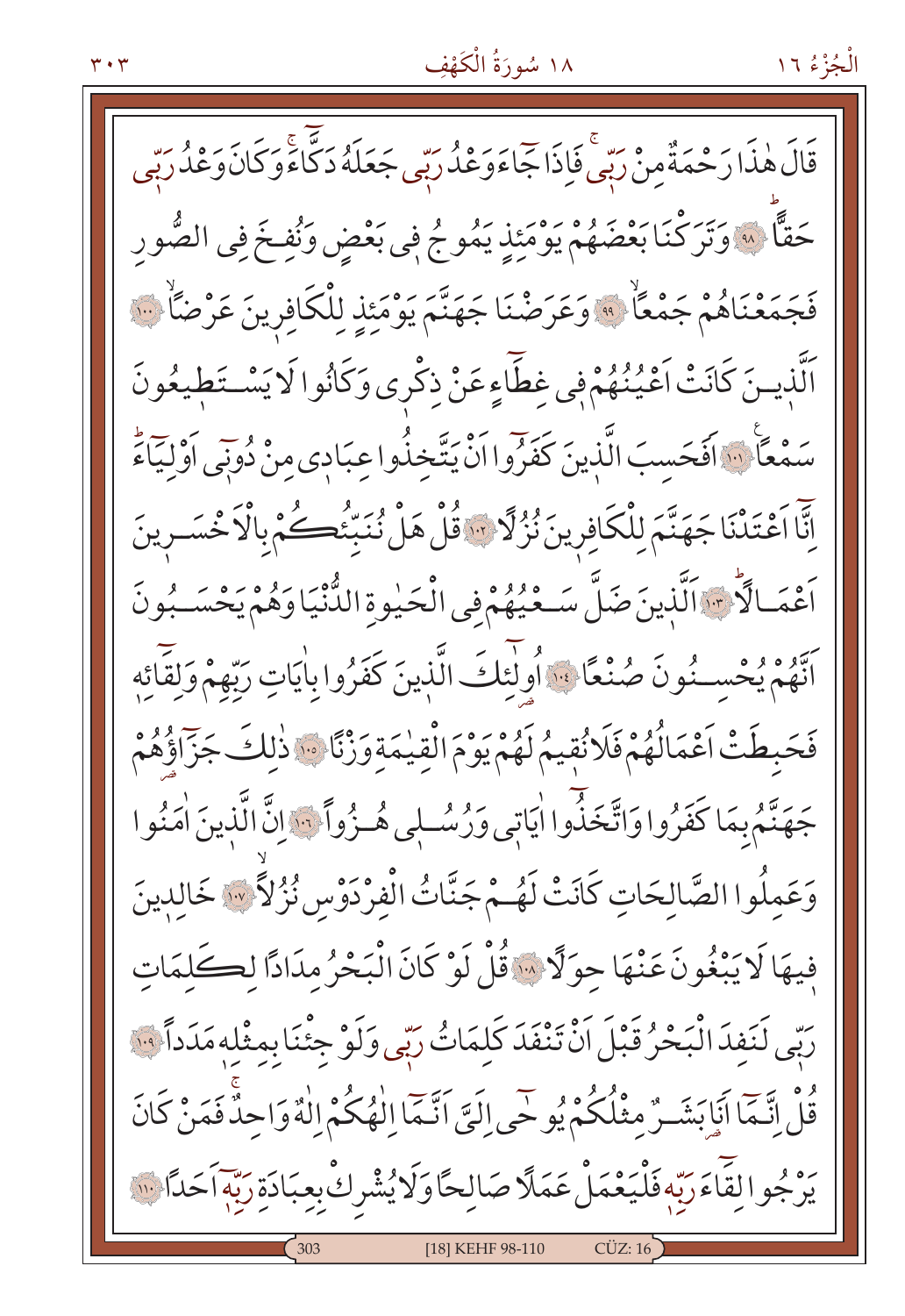اٰ یَاتُهَا ۹۸ و گروم دید.<br>سوره مریم مَكَّتَّةُ بِدِّيْتِهِ الْإِنْبِهِ فَلَا يَكْسِبَهِ كَهْيْعَـصّْ ۞ ذكْرُ رَحْمَتِ رَبّكَ عَبْدَهُ زَكَرِيًّا ۞ اذْ نَـادٰى رَبَّهُ نـدَاءً خَفيًّا ﴾ قَالَ رَبّ إِنِّي وَهَـنَ الْعَظْمُ مِنِّي وَاشْتَعَلَ الرَّاْسُ شَـيْبًا وَلَمْ اَكُنْ بِدُعَائِكَ رَبِّ شَقِيًّا ﴾ وَاتِّسى خِفْتُ الْمَوَالَّـيَ مِـنْ وَرَاءِي وَكَانَـتِ امْرَاَتِـي عَاقِرًا فَهَبْ لِي مِنْ لَذُنْكَ وَلِيًّا ۞ يَرثُنِـي وَيَـر ثُ مِـنْ اٰلِ يَعْقُوبُ وَاجْعَلْـهُ رَبِّ رَضيًّا نَّةَ يَا زَكَرِيَّا إِنَّا نُبَشَّرُكَ بِغُــلَامِ اسْــهُهُ يَحْيِيُّ لَمْ نَجْعَـلْ لَـهُ منْ قَبْلُ سَـميًّا ۞ قَالَ رَبِّ اَتّٰى يَكُونُ لِي غُلَامٌ وَكَانَتِ امْرَاَتِي عَاقِرًا وَقَـٰدْ بَلَغْــتُ مِنَ الْكِبَرِ عِتِيًّا ۚ وَقَالَ كَذَٰلِكَ قَالَ رَبُّكَ هُوَ عَلَيَّ هَيّنٌ وَقَدْ خَلَقْتُكَ منْ قَبْلُ وَلَمْ تَكُ شَــْـءًا فَ قَالَ رَبِّ اجْعَلْ لَي اٰ يَةً قَالَ اٰ يَتُكَ ۚ اَلَّا تُكَلَّمَ النَّاسَ ثَلْثَ لَّيَـالِ سَـوِيًّا ۞ فَخَـرَجَ عَلٰـى قَوْمِـهٖ مِـنَ الْمِحْرَابِ فَأَوْحَمِي اِلَيْهِمْ أَنْ سَبِّحُوا بُكَرَةً وَعَشِيًّا ۞ \_\_\_<br>یَا یَخْیٰی [19] MERYEM 1-11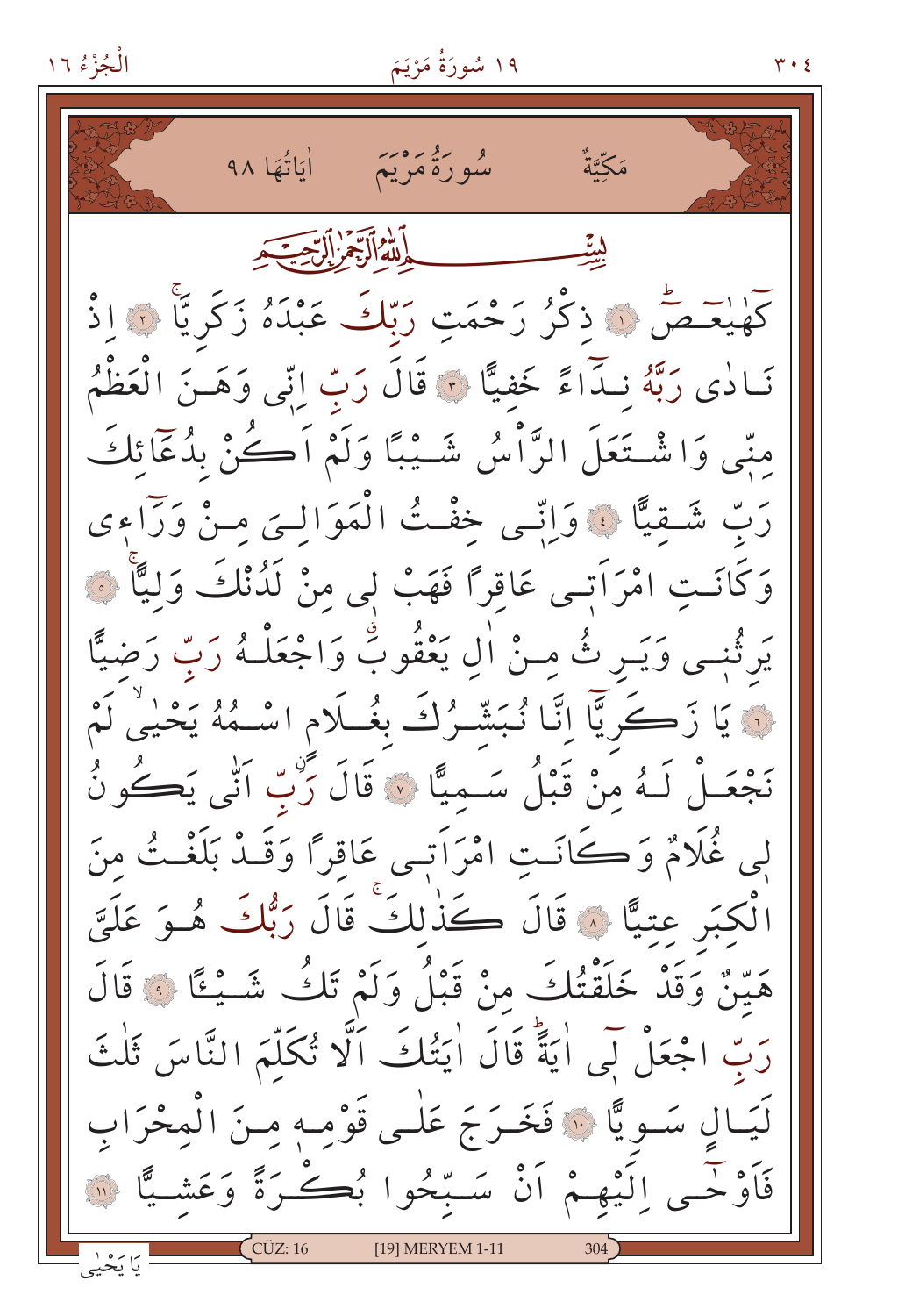ه ۲۰

الْجُزْءُ ١٦

يَا يَحْيٰي خُذِ الْكِتَابَ بِقُوَّةً وَاٰتَيْنَاهُ الْحُكْمَ صَبِيًّا ۚ ۞ وَحَنَانًا مِنْ لَدُنَّا وَزَكُوةً وَكَانَ تَقِيًّا \* وَبَرًّا بِوَالِدَيْهِ وَلَمْ يَڪُنْ جَبَّارًا عَصِيًّا ۚ وَسَلَامٌ عَلَيْهِ يَوْمَ وُلِدَ رَءٍ وَ يُمُوتُ وَيَــوْمَ يُبْعَثُ حَيًّا ۚ وَاذْكُرْ فِــى الْكِتَابِ مَرْيَمٍ إِذِ انْتَبَذَتْ منْ أَهْلَهَا مَكَانًا شَـرْقيًّا ۚ ۚ فَاتَّخَـذَتْ منْ دُونهِـمْ حجَابًا فَأَرْسَـلْنَآ الَّـْهَـا رُوحَنَا فَتَمَثَّلَ لَهَا بَشَـراً سَـوِيًّا ﴾ قَالَتْ اِنِّي اَعُو ذُبِالرَّحْمٰنِ مِنْكَ إِنْ كُنْتَ تَقِيًّا « قَالَ إِنَّمَا اَنَإِ رَسُولُ رَبِّكٌ لاَهَبَ لَك غُلَامًا زَكيًّا ۚ ۚ قَالَتْ اَنِّي يَكُونُ لِي غُلَامٌ وَلَمْ يَمْسَسْنِي بَشَرٌ وَلَمْ اَكُ بَغِيًّا ۞ قَالَ كَذٰلكَ قَالَ رَبُّكِ هُوَ عَلَــيَّ هَيّــنَّ وَلِنَجْعَلَــهُ اٰيَةً لِلنَّـاسِ وَرَحْمَةً منَّاْ وَكَانَ أَمْرًا مَقْضِيـًا ۞ فَحَمَلَتْهُ فَانْتَبَذَتْ بِه مَكَانًا قَصِيـًّا ۞ فَاَجَّاءَهَـا الْمَخَـاضُ إِلَٰى جِـذْعِ النَّخْلَـةِ قَالَتْ يَا لَيْتَنِي مِتُّ قَبْلَ هٰذَا وَكُنْتُ نَسْـيًا مَنْسـيًّا ٣ فَنَادٰيهَا مِنْ تَحْتِهَا اَلَّا تَحْزَنِي قَدْ جَعَلَ رَبُّكِ تَحْتَكِ سَرِيًّا لِهِ وَهُزَّى الَّيْكِ بِجِذْعِ النَّخْلَةِ تُسَاقِطْ عَلَيْكِ رُطَبًا جَنيًّا ۞ [19] MERYEM 12-25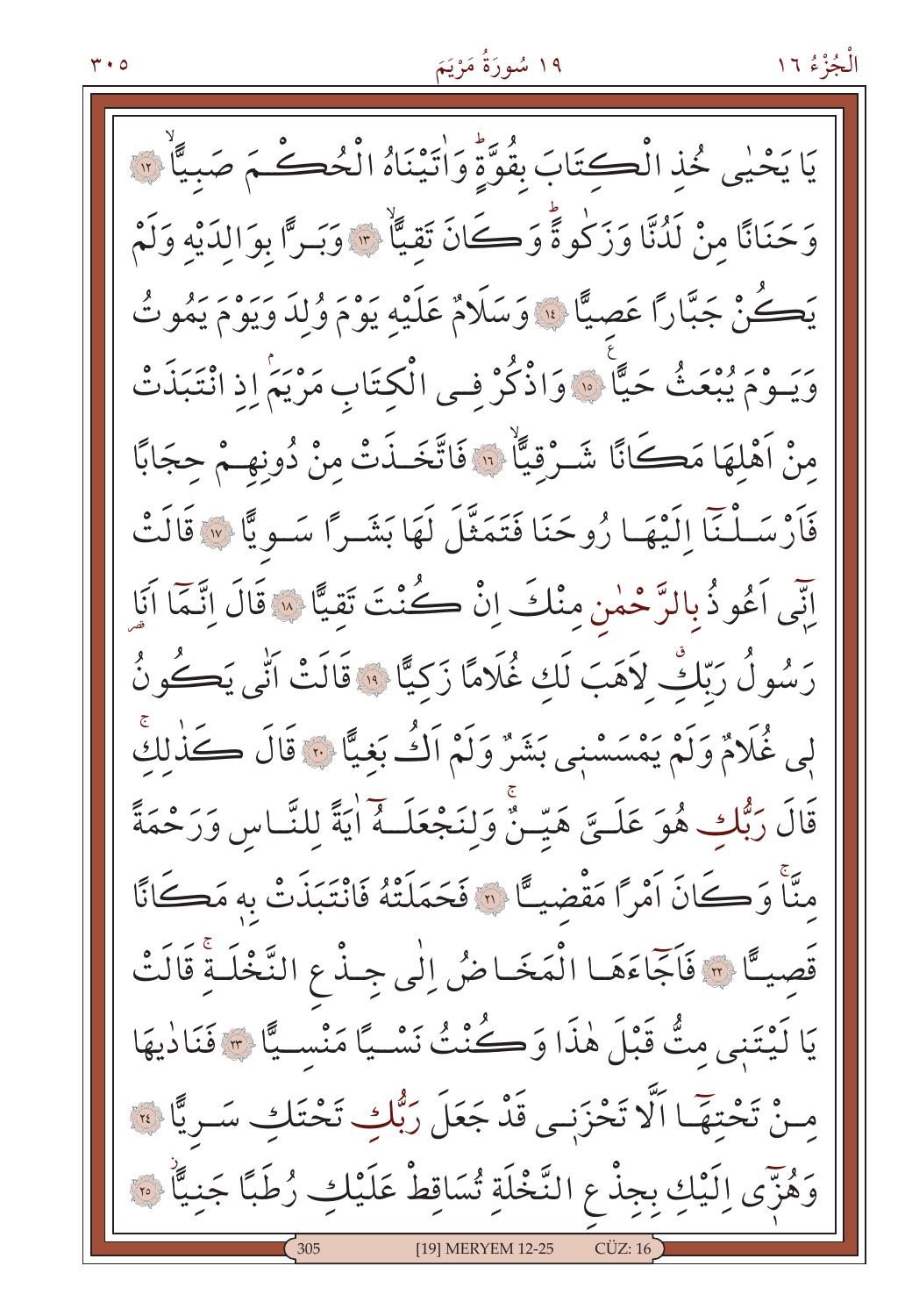#### ۱۹ سُورَةُ مَرْيَمَ

فَكُلٖى وَاشْرَبِي وَقَرِّي عَيْنًا فَإِمَّا تَرَيِـنَّ مِنَ الْبَشَـرِ اَحَلَّا فَقُولَبِي اِنِّي نَذَرْتُ لِلرَّحْمٰنِ صَوْمًا فَلَنْ أُكَلِّمَ الْيَوْمَ اِنْسِيًّا لِهِ فَاتَتْ بِهِ قَوْمَهَا تَحْمِلُهُ قَالُوا يَا مَرْيَمُ لَقَدْ جِئْتِ شَــْـئَّا فَرِيًّا لِهِ يَمَا أُخْتَ هٰرُونَ مَا كَانَ أَبُوكِ امْرَاً سَـوْءِ وَمَا كَانَتْ أُمُّك بَغيًّا ۚ « ۚ فَاَشَـارَتْ إِلَيْهَ قَالُوا كَيْفَ نُكَلُّـمُ مَنْ كَانَ فِي الْمَهْد صَبِيـًا ۚ " قَالَ إِنِّي عَبْدُ اللَّهِ اتَّانِيَ الْكِتَابَ وَجَعَلَنِي نَبِيًّا ۚ " وَجَعَلَنــى مُبَارَكًا أَيْنَ مَا كُنْــثٌّ وَأَوْصَانِي بالصَّلٰوةِ وَالزَّكٰوةِ مَـا دُمْثُ حَيًّا ۚ ٦ وَبَرًّا بِوَالِدَتِـيْ وَلَمْ يَجْعَلْنِي جَبَّارًا شَـقِيًّا فِ وَالسَّلَامُ عَلَيَّ يَوْمَ وُلِدْتُ وَيَوْمَ أُمُسُوتُ وَيَوْمَ أُبْعَثُ حَيًّا ۖ م ذلكَ عيسَــى ابنُ مَرْيَمٌ قَوْلَ الْحَقّ الَّذِي فيهِ يَمْتَرُونَ ؟ مَا كَانَ لِلَّهِ اَنْ يَتَّخِذَ مِنْ وَلَٰذٍ سُبْحَانَهُ إِذَا قَضَى اَمْرًا فَاتَّمَا يَقُولُ لَهُ كُنْ فَيَكُونُ \* وَإِنَّ اللَّهَ رَبِّي وَرَبُّهُكُمْ فَاعْبُدُوهُ هٰذَا صِرَاطٌ مُسْتَقِيمٌ ٣ فَاخْتَلَفَ الْأَحْزَابُ مِنْ بَيْنِهِمْ فَوَيْلٌ لِلَّذِينَ كَفَرُوا مِنْ مَشْهَدِ يَوْم عَظِيمٍ لِهَ أَسْمِعْ بِهِمْ وَأَبْصِرُ يوْمَ يَأْتُونَنَا لُكِين الظَّالِمُونَ الْيَـوْمَ فِي ضَـلَالٍ مُبِين ۞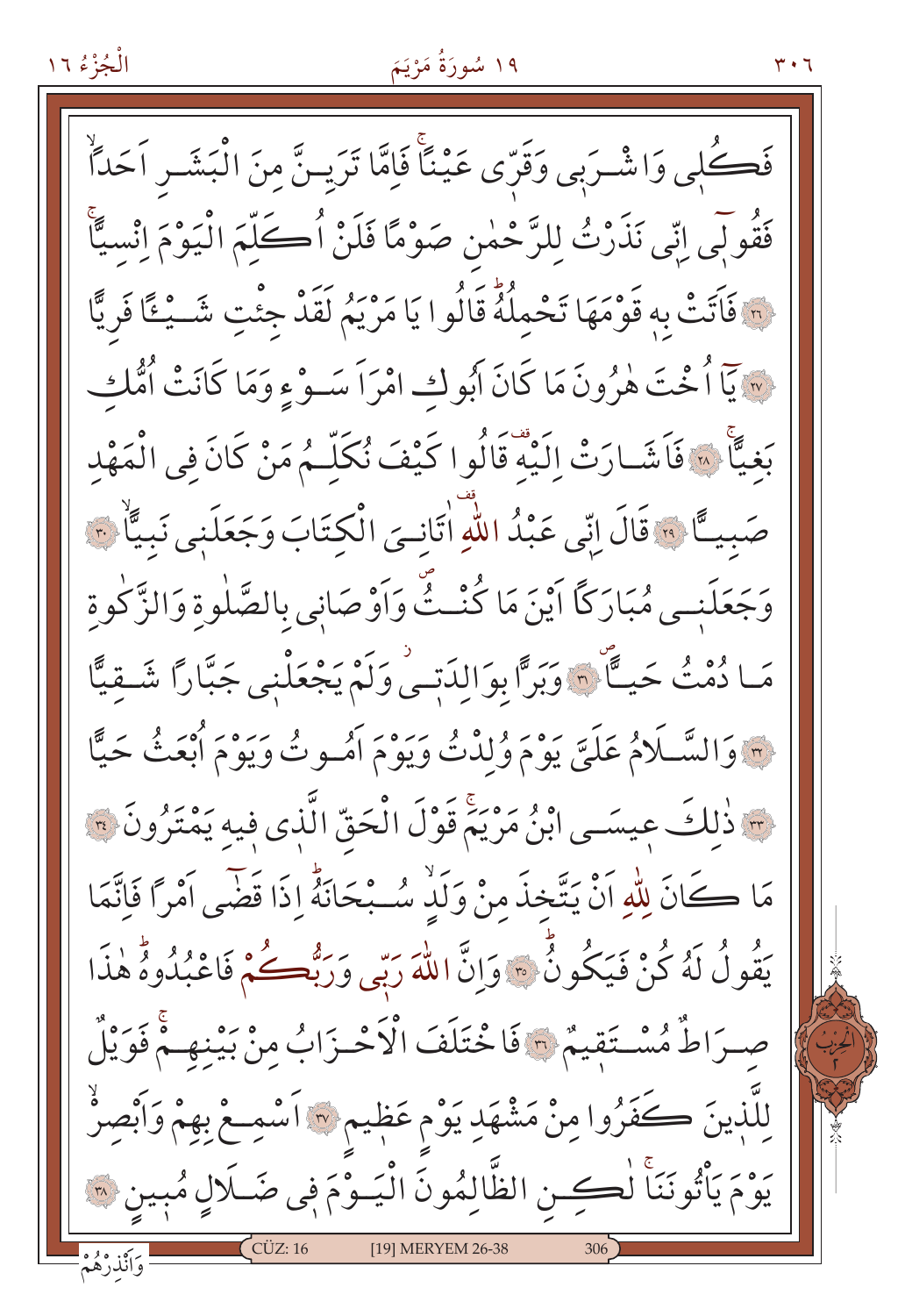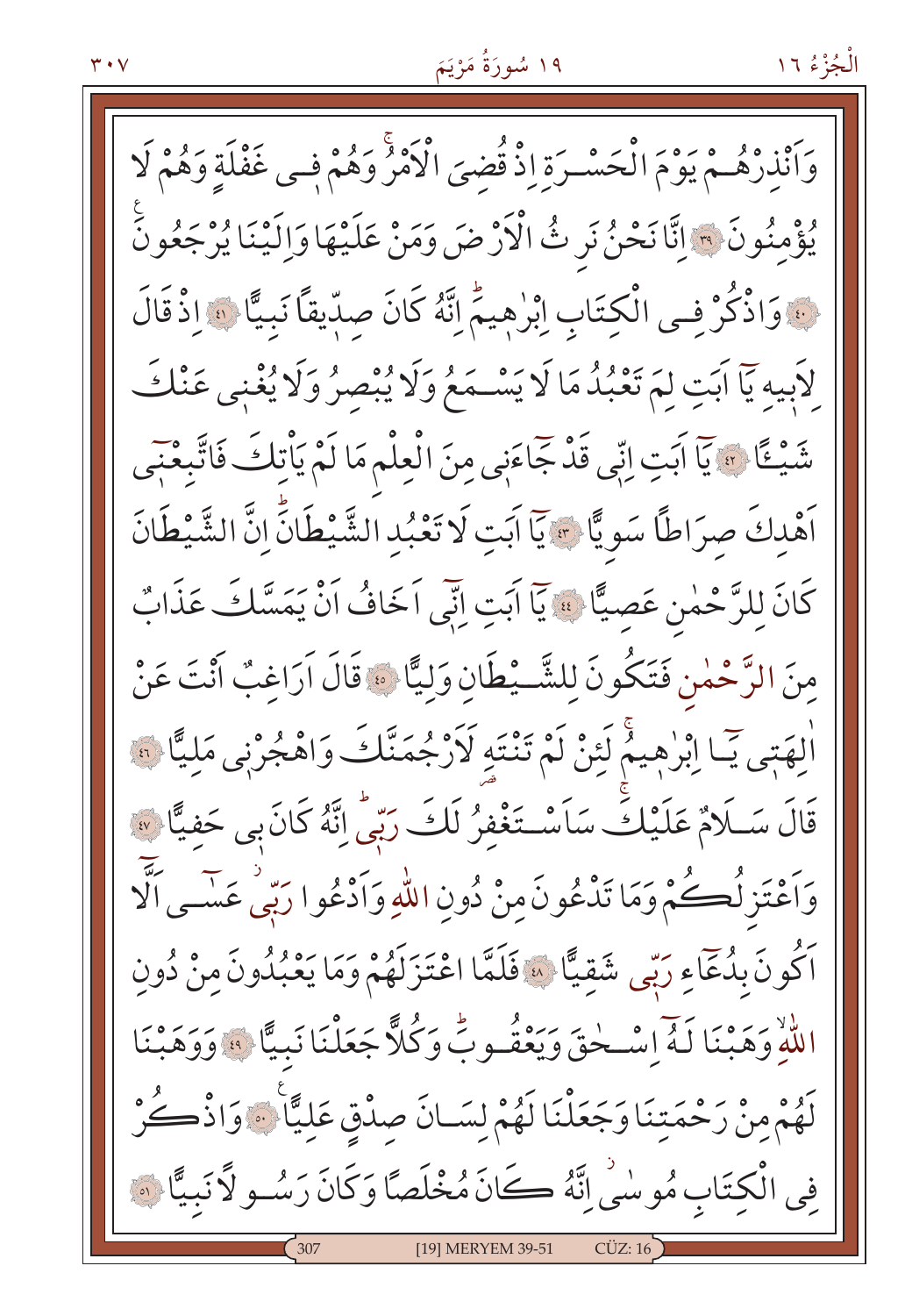وَنَادَيْنَاهُ مِنْ جَانِبِ الطُّورِ الْأَيْمَنِ وَقَرَّبْنَاهُ نَجِيًّا ۞ وَوَهَبْنَا لَهُ مِنْ رَحْمَتِنَآ اَخَاهُ هٰرُونَ نَبِيًّا ۞ وَاذْكُرْ فِي الْكِتَابِ اِسْــٰمٰعِيلَ اِنَّهُ كَانَ صَادِقَ الْوَعْدِ وَكَانَ رَسُو لَا نَبِيًّا ۚ ﴾ وَكَانَ يَأْمُرُ آهْلَهُ بالصَّلٰوةِ وَالزَّكٰوةِ وَكَانَ عِنْدَ رَبَّهِ مَرْضيًّا ۞ وَاذْكُرْ فِي الْكِتَابِ اِدْرِيسَٰ إِنَّهُ كَانَ صِدِّيقاً نَبِيَّاْ ۞ وَرَفَعْنَاهُ مَكَانًا عَليَّا ۞ أُولٰئكَ الَّذِينَ أَنْعَمَ اللَّهُ عَلَيْهِمْ مِنَ النَّبِيِّـنَ مِنْ ذُرِّيَّةِ اٰدَمَ وَمِمَّنْ حَمَلْنَا مَعَ نُوحٍ وَمِنْ ذُرِّيَّةٍ إِبْرٰهِيمَ وَإِسْـرَاَيْـلَ وَمِمَّنْ هَدَيْنَا وَاجْتَبَيْنَاً اِذَا تُتْلَى عَلَيْهِمْ اٰيَاتُ الرَّحْمٰنِ خَرُّوا سُجَّدًا وَبُكِيًّا ﴾ فَخَلَفَ منْ بَعْدهمْ خَلْفٌ اَضَاعُوا الصَّلٰوةَ وَاتَّبَعُوا الشَّـهَوَاتِ فَسَوْفَ يَلْقَوْنَ غَيَّا ۚ وَالَّامَنْ تَابَ وَاٰمَنَ وَعَمِلَ صَالِحًا فَاُولَٰئِكَ يَدْخُلُونَ الْجَنَّةَ وَلَا يُظْلَمُونَ شَــيْــَأَلْ: جَنَّاتِ عَدْنِ الَّتِي وَعَدَ الرَّحْمٰنُ عبَادَهُ بِالْغَيْبِ إِنَّهُ كَانَ وَعْدُهُ مَاْتِيًّا ۚ لَا يَسْمَعُونَ فِيهَا لَغْواً اِلَّا سَلَامًاۚ وَلَهُمْ رِزْقُهُمْ فِيهَا بُكْرَةً وَعَشِيًّا \* تِلْكَ الْجَنَّةُ الَّتِي نُسورِ ثُ مِنْ عِبَادِنَا مَنْ كَانَ تَقِيًّا \* وَمَا نَتَنَزَّلُ اِلَّا بِأَمْرِ رَبِّكَ لَهُ مَابَيْنَ اَيْدِينَا وَمَا خَلْفَنَا وَمَابَيْنَ ذٰلكٍّ وَمَا كَانَ رَبُّكَ نَسيًّا ۚ ۚ [19] MERYEM 52-64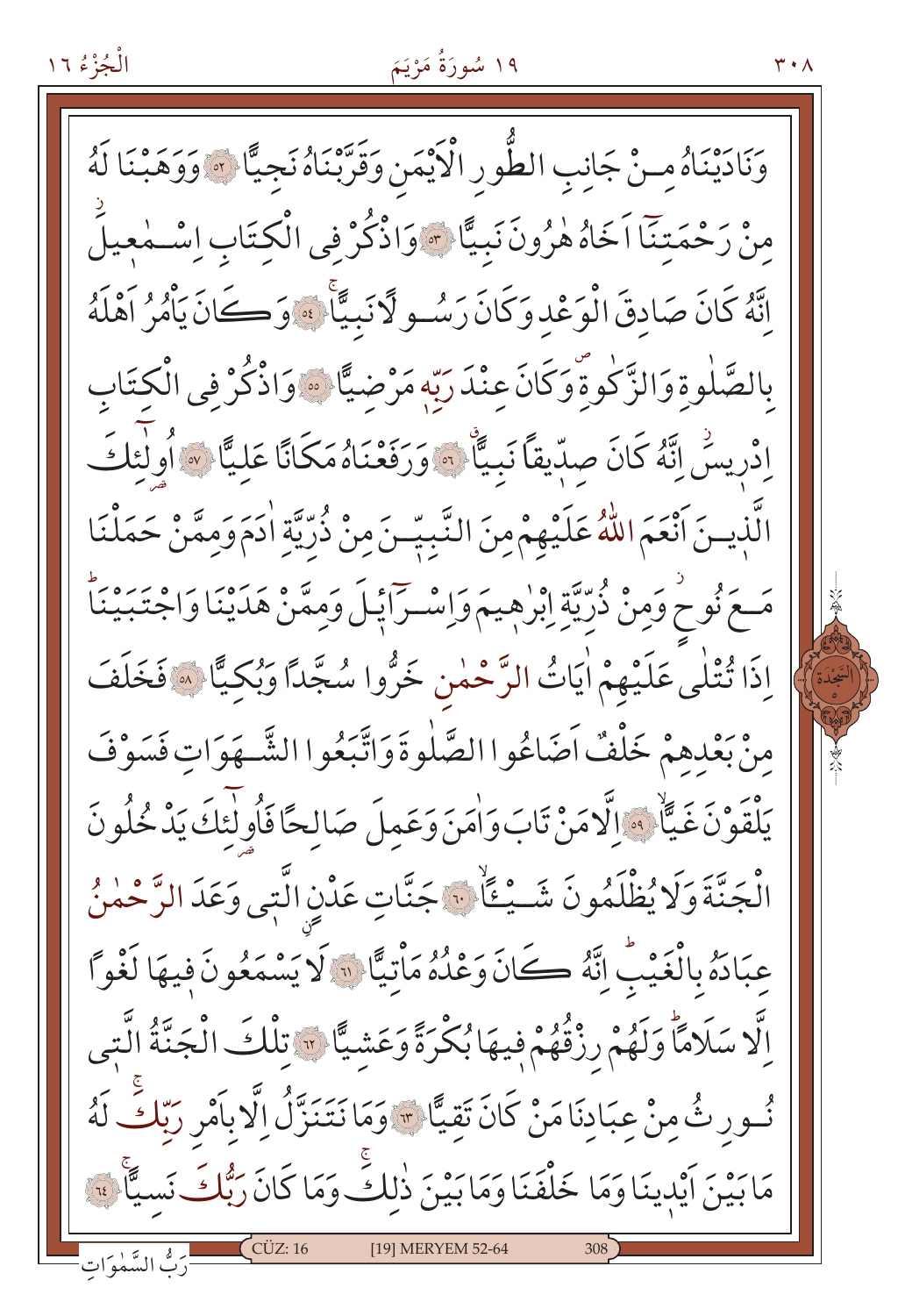رَبُّ السَّـمٰوَاتِ وَالْأَرْضِ وَمَـا بَيْنَهُمَـا فَاعْبُـدْهُ وَاصْطَبـرْ لعبَادَتهُ هَلْ تَعْلَمُ لَهُ سَبِيمَةً ۚ ۞ وَيَقُولُ الْانْسَـانُ ءَاذَا مَا مِتُّ لَسَوْفَ أُخْرَجُ حَيًّا \* آوَلَا يَذْكُرُ الْانْسَانُ آنَّا خَلَقْنَاهُ مِنْ قَبْلُ وَلَمْ يَكُ شَيْئًا \* فَوَرَبّكَ لَنَحْشُرِنَّهُمْ وَالشَّيَاطِينَ ثُمَّ لَنُحْضَرَنَّهُمْ حَوْلَ جَهَنَّمَ جِثِيًّا ۞ ثُمَّ لَنَنْزِعَنَّ مِنْ كُلِّ شِـيعَةٍ ايُّهُمْ اَشَـدُّ عَلَى الرَّحْمٰنِ عِتِيــًّا ۚ ۞ ثُمَّ لَنَحْنُ اَعْلَمُ بِالَّذِينَ هُمْ أَوْلَٰی بِهَا صِلِیًّا ﴾ وَإِنْ مِنْڪُمْ إِلَّا وَارِدُهَا كَانَ عَلٰی رَبّكَ حَتْمـًا مَقْضيــًا ۚ « ثُـمَّ نُنَجّى الَّذيـنَ اتَّقَوْا وَنَـذَرُ الظَّالِمِينَ فِيهَـا جِثيـًا ۞ وَإِذَا تُتْلَى عَلَيْهِـمْ اٰيَاتُنَا بَيّنَاتِ قَـالَ الَّذِينَ كَفَــرُوا لِلَّذِينَ اٰمَنُواْ اَئْ الْفَرِيقَيْنِ خَيْرٌ مَقَامًا وَاَحْسَــنُ نَدِيًّا \* وَكَمْ أَهْلَكْنَا قَبْلَهُمْ مِنْ قَرْنِ هُمْ أَحْسَـنُ أَثَاثًا وَرِءْيًا \* قُلْ مَنْ كَانَ فِي الضَّلَالَة فَلْيَمْدُدْ لَهُ الرَّحْمٰنُ مَدًّا حَتَّى اذَا رَاَوْا مَا يُوعَدُونَ إِمَّا الْعَذَابَ وَإِمَّا السَّاعَةَ فَسَيَعْلَمُو نَ مَنْ هُوَ شَـرٌّ مَكَانًا وَأَصْعَفُ جُنْدًا \* وَيَزِيدُ اللَّهُ الَّذِينَ اهْتَدَوْا هُدًى وَالْبَاقِيَاتُ الصَّالِحَاتُ خَيْرٌ عِنْدَ رَبّكَ ثَوَابًا وَخَيْرٌ مَرَدًّا ۞ [19] MERYEM 65-76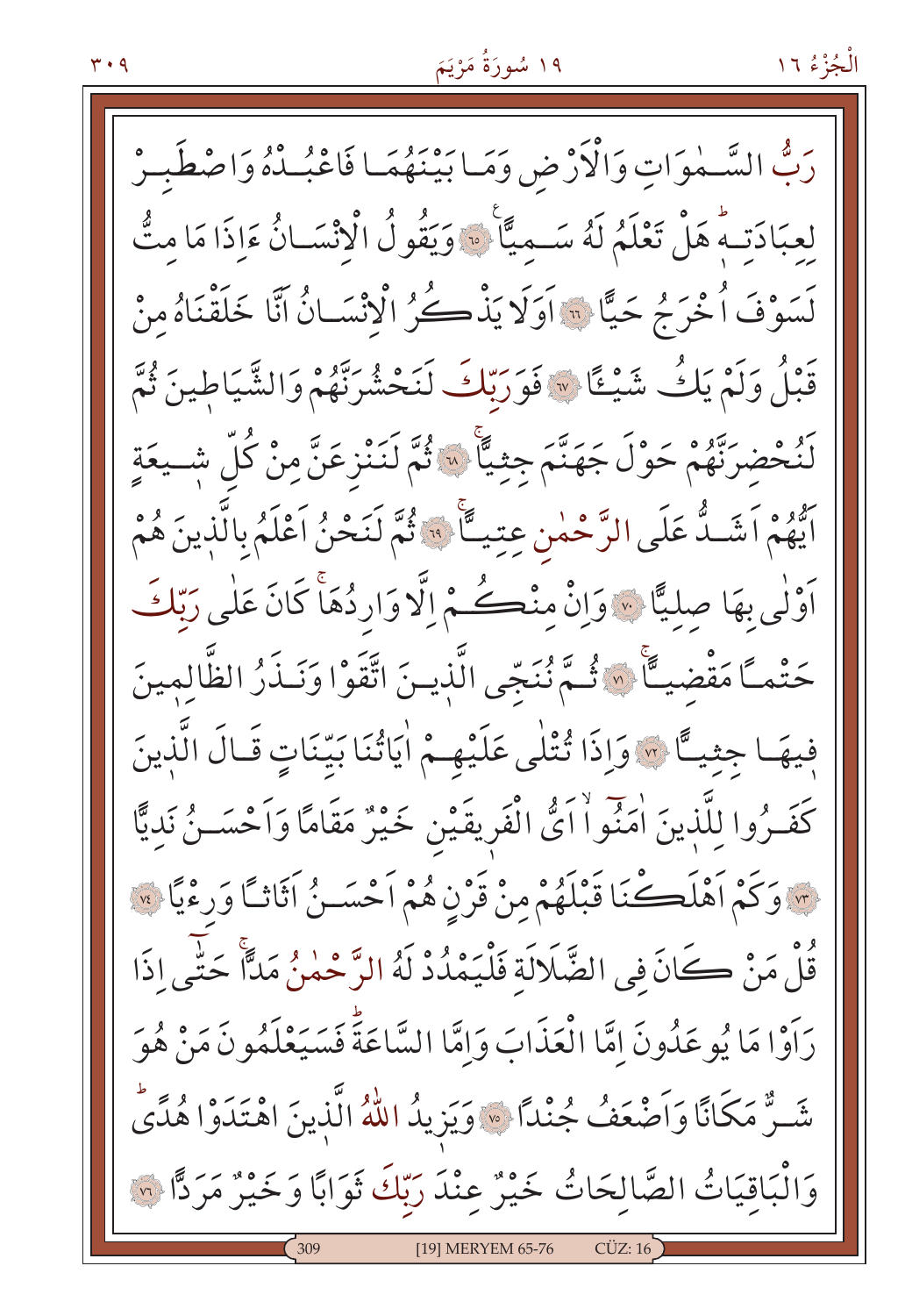### ۱۹ سُورَةُ مَرْيَمَ

اَفَرَاَيْتَ الَّذِي كَفَرَ بِاٰيَاتِنَا وَقَالَ لَأُوتَيَنَّ مَالًا وَوَلَدًا ۚ ۞ اَطَّلَعَ الْغَيْبَ اَمِ اتَّخَذَ عِنْدَ الرَّحْمٰنِ عَهْدًا ۚ ﴾ كَلَّا سَنَكْتُبُ مَا يَقُولُ وَنَمُدٌّ لَهُ مِنَ الْعَذَابِ مَدَّاً \* وَنَرِثُهُ مَا يَقُولُ وَيَأْتِينَا فَـرْدًا \* وَاتَّخَـذُوا منْ دُونِ اللهِ الهَةَ ليَكَـكُونُـوا لَهُمْ عزًّا لَهُ كَلَّا سَيَكْفُرُونَ بِعِبَادَتِهِمْ وَيَكْونُونَ عَلَيْهِمْ ضِدًّا لَهُ اَلَمْ تَرَ اَنَّا اَرْسَـلْنَا الشَّـيَاطِينَ عَلَى الْكَافِرِينَ تَؤُزُّهُمْ اَزَّاْ حِسَ فَلَا تَعْجَلْ عَلَيْهِمْ إِنَّمَا نَعُدُّ لَهُمْ عَلَّا لِهِ يَوْمَ نَحْشُرُ الْمُتَّقِيتَ إِلَى الرَّحْمٰنِ وَفْلاً ۚ ﴾ وَنَسُوقُ الْمُجْرِمِينَ إِلٰى جَهَنَّمَ وزْدًا ۞ لَا يَمْلِكُ ونَ الشَّـفَاعَةَ إِلَّا مَنِ اتَّخَـذَ عِنْدَ الرَّحْمٰـن عَهْـدَأْ \* وَقَالُـوا اتَّخَـذَ الرَّحْمٰنُ وَلَـداًّ \* لَقَدْ جِئْتُمْ شَيْئًا إِدًّا ۚ ۞ تَكَادُ السَّمٰوَاتُ يَتَفَطَّرْنَ مِنْهُ وَتَنْشَقُّ الْأَرْضُ وَتَخِيرُّ الْجِبَالُ هَــٰلًّا ۚ ﴾ إِنْ دَعَـوْا للرَّحْمٰنِ وَلَٰداً . وَمَا يَنْبَغِي لِلرَّحْمٰـنِ اَنْ يَتَّخِـذَ وَلَداً \* إِنْ كُلُّ مَنْ في السَّـمٰوَاتِ وَالْأَرْضِ اِلَّا اتِـي الرَّحْمٰنِ عَبْـداً ﴾ لَقَدْ أَحْصٰيهُمْ وَعَدَّهُمْ عَدًّا ﴾ وَكُلُّهُمْ اٰتِيهِ يَوْمَ الْقِيمَةِ فَرْدًا ﴾ انَّ الَّذينَ ِ [19] MERYEM 77-95

 $\mathsf{r} \setminus \cdot$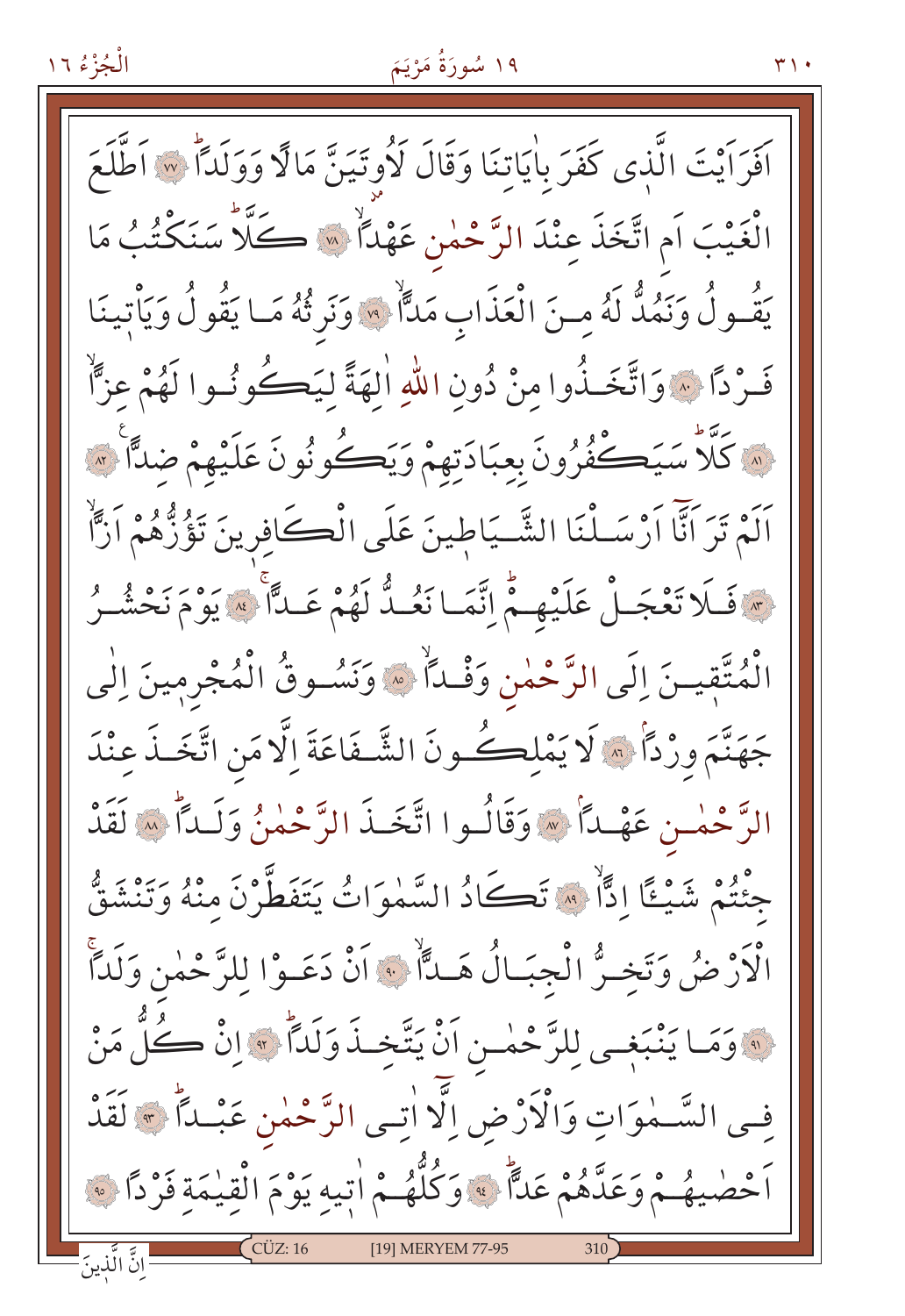۱۹ سُورَةُ مَرْيَمَ الْجُزْءُ ١٦ ۲۱۱ انَّ الَّذينَ اٰمَنُـوا وَعَملُـوا الصَّالحَـاتِ سَـيَجْعَلُ لَهُـمُ الرَّحْمٰـزُ وُدًّا ۞ فَاتَّمَـا يَسَّـرْنَاهُ بِلسَـانِكَ لِتُبَشَّـرَ بِـهِ الْمُتَّقِينَ وَتُنذرَ بِهِ قَوْمًا لُدًّا \* وَكُمْ أَهْلَكْنَـا قَبْلَهُمْ مِنْ قَدْنِ هَـلْ تُحِـسُّ مِنْهُمْ مِنْ اَحَدٍ اَوْ تَسْـمَعُ لَهُمْ رِكْـزًا لِهِ سُو دَهْ طَهْ أَبَاتُهَا ١٣٥ مَكَّةٌ أَلَّهُ ٱلْآَبِيمُ ٱلرَّبِي طُـهٌ ۞ مَا أَنْزَلْنَا عَلَيْكَ الْقُرْانَ لِتَشْـقْي ۞ الَّا تَذْكرَةً لِمَنْ يَخْشُى ۚ ۚ تَنْزِيلًا ممَّـنْ خَلَقَ الْأَرْضَ وَالسَّـمٰوَاتِ الْعُلْيُ لِ اَلرَّحْمٰنُ عَلَى الْعَرْشِ اسْتَوٰى ۞ لَهُ مَا فِي السَّـمٰوَاتِ وَمَا فِي الْأَرْضِ وَمَا بَيْنَهُمَا وَمَا تَحْتَ الثَّرٰى لَهُ وَإِنْ تَجْهَرْ بِالْقَـوْلِ فَإِنَّـهُ يَعْلَمُ السَّـرَّ وَاَخْفٰـى ﴾ اَللَّهُ لَا الْـهَ الَّا هُوَّ لَهُ الْأَسْبَهَاءُ الْحُسْنٰى ﴾ وَهَلْ أَنْيكَ حَدِيثُ مُوسٰىٰ ﴾ إِذْ رَاٰ نَارًا فَقَالَ لِأَهْلِهِ امْكُثُوا إِنِّي اٰنَسْتُ نَارًا لَعَلَّى اٰتِيكُمْ مِنْهَا بِقَبَسِ أَوْ أَجِدُ عَلَى النَّارِ هُدًى ۚ ۚ فَلَمَّا أَتْيِهَا نُودِيَ يَا مُوسٰى ﴿ إِنِّي أَنَا رَبُّكَ فَا خُلَعْ نَعْلَيْكَ إِنَّكَ بِالْوَادِ الْمُقَدَّسِ طُوَّى ۚ ﴾

[19] MERYEM 96-98/ [20] TÂHÂ 1-12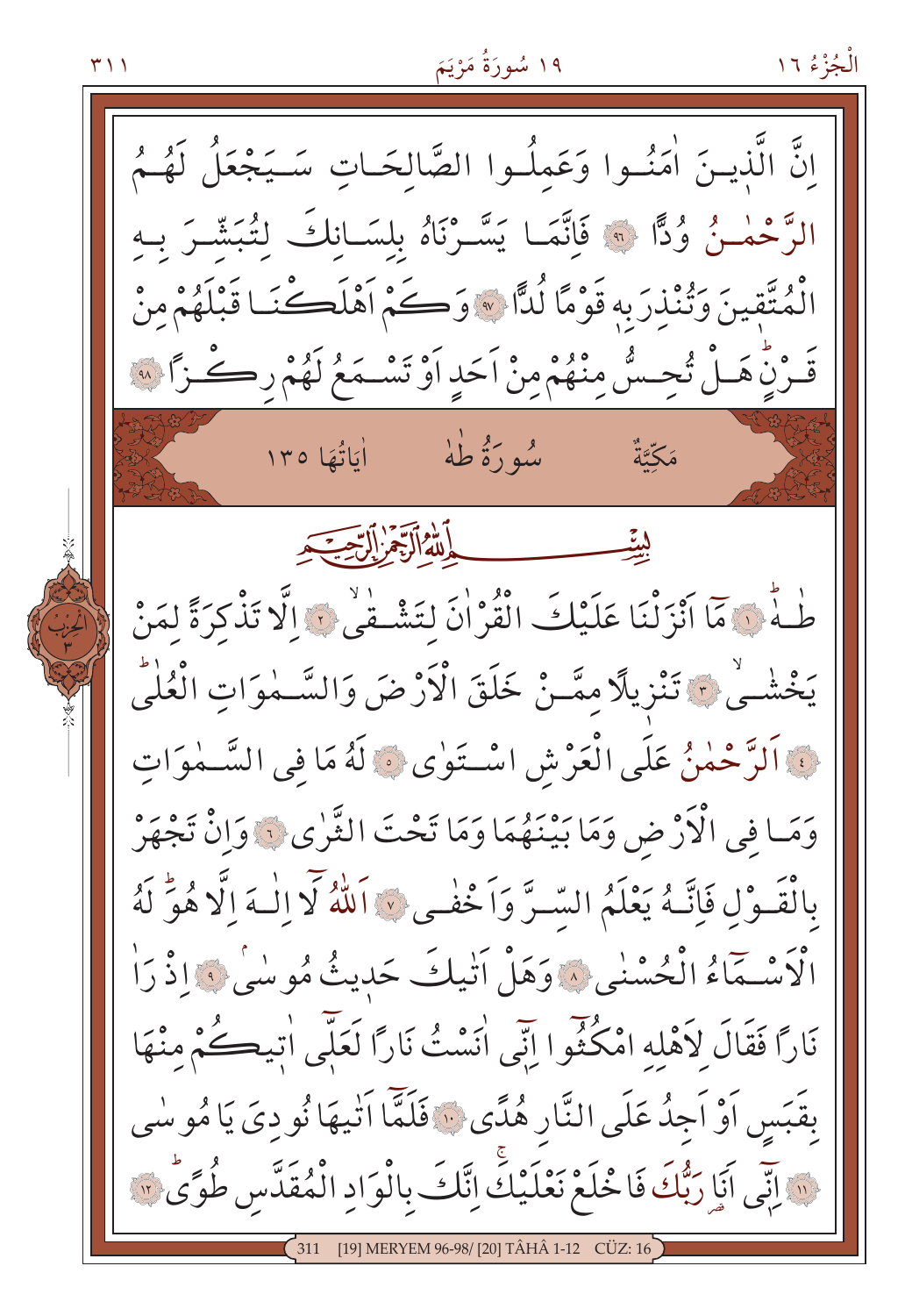# ۲۰ سُورَةُ طُهْ

وَأَنَا اخْتَرْتُكَ فَاسْتَمِعْ لِمَا يُوحٰى \* إِنَّنِي أَنَا اللَّهُ لَا إِلٰهَ إِلَّا اَنَا فَاعْبُدْنِي وَاَقِمِ الصَّلٰوةَ لِذِكْرِي ﴾ إِنَّ السَّاعَةَ اٰتِيَةٌ اَكَادُ اْ خْفِيهَـا لِتُجْزٰى كُلَّ نَفْسٍ بِمَا تَسْـعٰى ۞ فَلَا يَصُدَّنَّكَ عَنْهَا مَنْ لَا يُؤْمِنُ بِهَا وَاتَّبَعَ هَوٰيهُ فَتَرْدٰى ۚ إِلاَّ وَمَا تِلْكَ بِيَمِينكَ يَا مُوسْبِي «قَالَ هِيَ عَصَايَّ اَتَوَكَّوْا عَلَيْهَا وَاَهُتْشْ بِهَا عَلٰـى غَنَمٖـى وَلِيَ فِيهَا مَاٰرِبُ اُخْرٰى ۞ قَالَ اَلْقِهَا يَا مُو سٰـبِي فَأَلْقَٰيهَا فَبِإِذَا هِيَ حَيَّةٌ تَسْمَى بَهَ قَالَ خُذْهَبا وَلَا تَخَفُّ سَنُعِيدُهَا سِيرَتَهَا الْأُولٰى "وَاضْمُمْ يَدَكَ اِلٰى جَنَاحِكَ تَخْرُجْ بَيْضَاءَ مِنْ غَيْرِ سُوءٍ اٰيَةً اُخْرٰىٰ ۞ لِنُرِيَكَ مِنْ اٰيَاتِنَا الْكُبْـرٰيْ ﴾ اذْهَبْ الٰي فِرْعَوْنَ اِنَّهُ طَغْيَ ﴾ قَالَ رَبِّ اشْـرَحْ لِي صَدْرِيْ ۞ وَيَسِّرْ لَي اَمْرِيْ ۞ وَاحْلُلْ عُقْدَةً مِنْ لِسَانِيٌ ۞ يَفْقَهُــوا قَوْلِيّ ۞ وَاجْعَلْ لِي وَزِيرًا مِنْ أَهْلِيِّ ۞ هٰزُونَ أَخِيُّ نَّ أَشْدُدْ بِهِ أَزْرِيْ ۞ وَأَشْرِكْهُ فِي أَمْرِيٌ ۞ كَمِنْ نُسَبِّحَكَ كَثِيراً \* وَنَذْكُرَكَ كَثِيراً \* إِنَّكَ كُنْتَ بِنَا بَصِيراً \* قَالَ قَدْ أُوتِيتَ سُـؤْلَكَ يَا مُوسٰى ٢ وَلَقَدْ مَنَنَّا عَلَيْكَ مَرَّةً أُخْرٰى ٣ CÜZ: 16 [20] TÂHÂ 13-37 اِذْ اَوْحَيْنَاً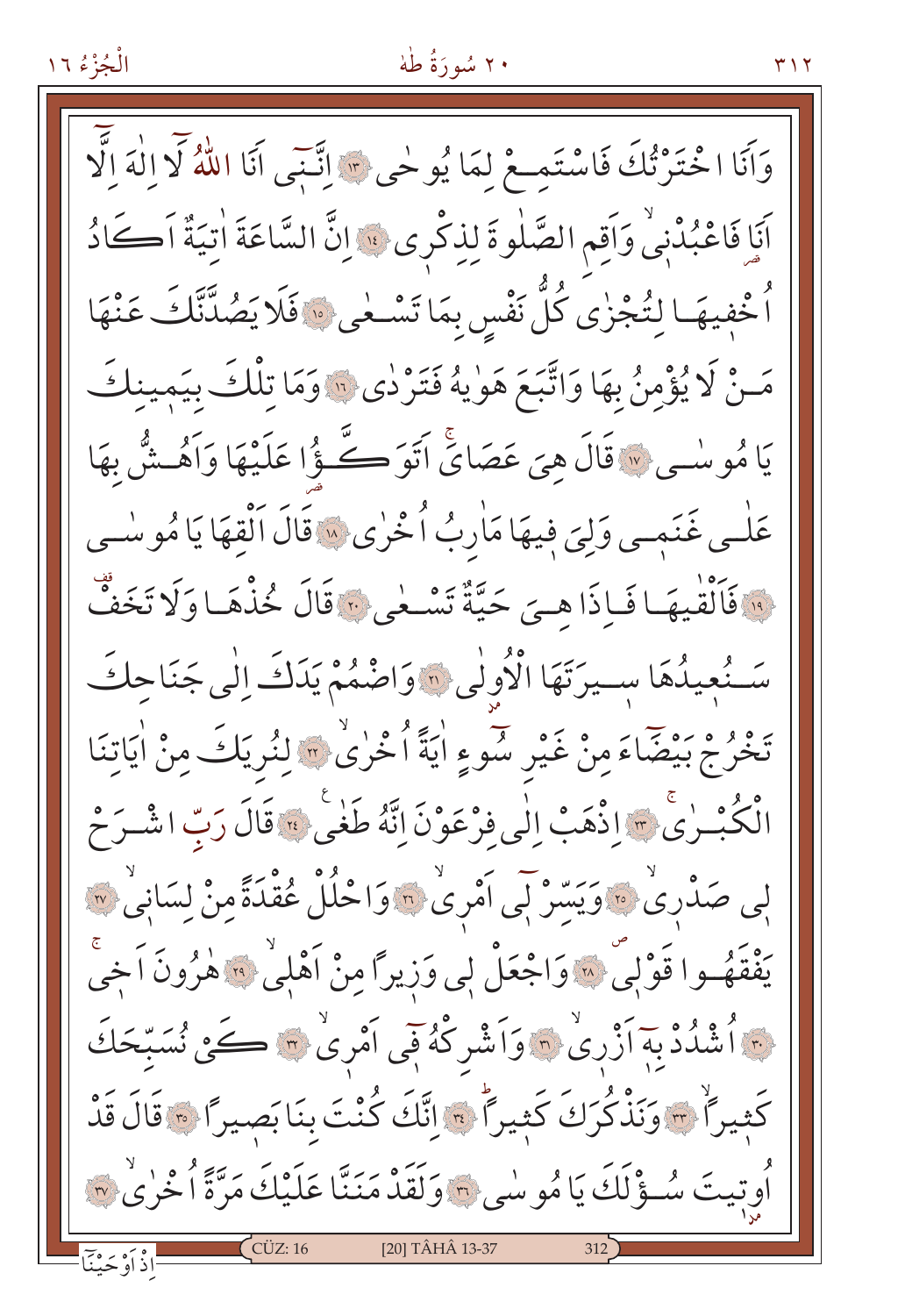اذْ أَوْحَيْنَـا الْمِي اُمّلتَ مَـا يُوحْـى \* أَن اقْذفيه فـى التَّابُوتِ فَاقْذِفِيهِ فِي الْيَمّ فَلْيُلْقِهِ الْيَمُّ بِالسَّاحِلِ يَاْ خُذْهُ عَدُوٌّ لِي وَعَدُوٌّ لَهُ وَٱلْقَيْتُ عَلَيْكَ مَحَبَّةً مِنِّي وَلِنُصْنَعَ عَلَى عَيْنِي ۚ وَٱلْقَيْتُ مِنْتَسِي اُ خْتُكَ فَتَقُولُ هَلْ اَدُلُّكُمْ عَلَى مَنْ يَكْفُلُهُ فَرَجَعْنَاكَ اِلَى اُمِّكَ كَيْنِ تَقَرَّ عَيْنُهَا وَلَا تَحْزَنَّ وَقَتَلْتَ نَفْساً فَنَجَّيْنَاكَ مِنَ الْغَمّ وَفَتَنَّاكَ فُتُونًا فَلَبِثْتَ سِنِينَ فَي اَهْلِ مَدْيَنَ ثُمَّ جِئْتَ عَلٰى قَدَرِ يَامُوسْي بْهِ وَاصْطَنَعْتُكَ لِنَفْسِيٌّ ﴾ اذْهَبْ أَنْتَ وَاَخُوكَ بِاٰيَاتِي وَلَا تَنِيَا فِي ذِكْرِيٌّ ﴾ إِذْهَبَا إِلَى فِرْعَوْنَ إِنَّهُ طَغْيَ ﴾ فَقُو لَا لَهُ قَوْ لَّا لَيِّنَّا لَعَلَّهُ يَتَذَكَّرُ أَوْ يَخْشُى \* قَالَا رَبَّنَّا إِنَّنَا نَخَافُ أَنْ يَفْرُطَ عَلَيْنَا أَوْ أَنْْ يَطْغَى ﴾ قَالَ لَا تَخَافَا إِنَّنِي مَعَكُمَا اَسْمَعُ وَاَرٰى ۞ فَأْتِيَاهُ فَقُولَا إِنَّا رَسُولَا رَبِّكَ فَاَرْسِلْ مَعَنَا بَنِي اِسْرَايْلَ وَلَا تُعَذِّبْهُمْ قَدْ جِئْنَاكَ بِاٰيَةٍ مِنْ رَبِّكَ وَالسَّلَامُ عَلَٰى مَن اتَّبَعَ الْهُدٰى ۞ إِنَّا قَدْ أُوحِيَ إِلَيْنَـا اَنَّ الْعَذَابَ عَلَى مَنْ كَذَّبَ وَتَوَلَّى » قَالَ فَمَنْ رَبّْكُمَا يَامُو سُبِي » قَالَ رَبُّنَا الَّنَّدَى أَعْطُى كُلَّ شَئْءٍ خَلْقَهُ ثُمَّ هَدٰى ﴾ قَالَ فَمَا بَالُ الْقُرُونِ الْأُولٰى ﴾ [20] TÂHÂ 38-51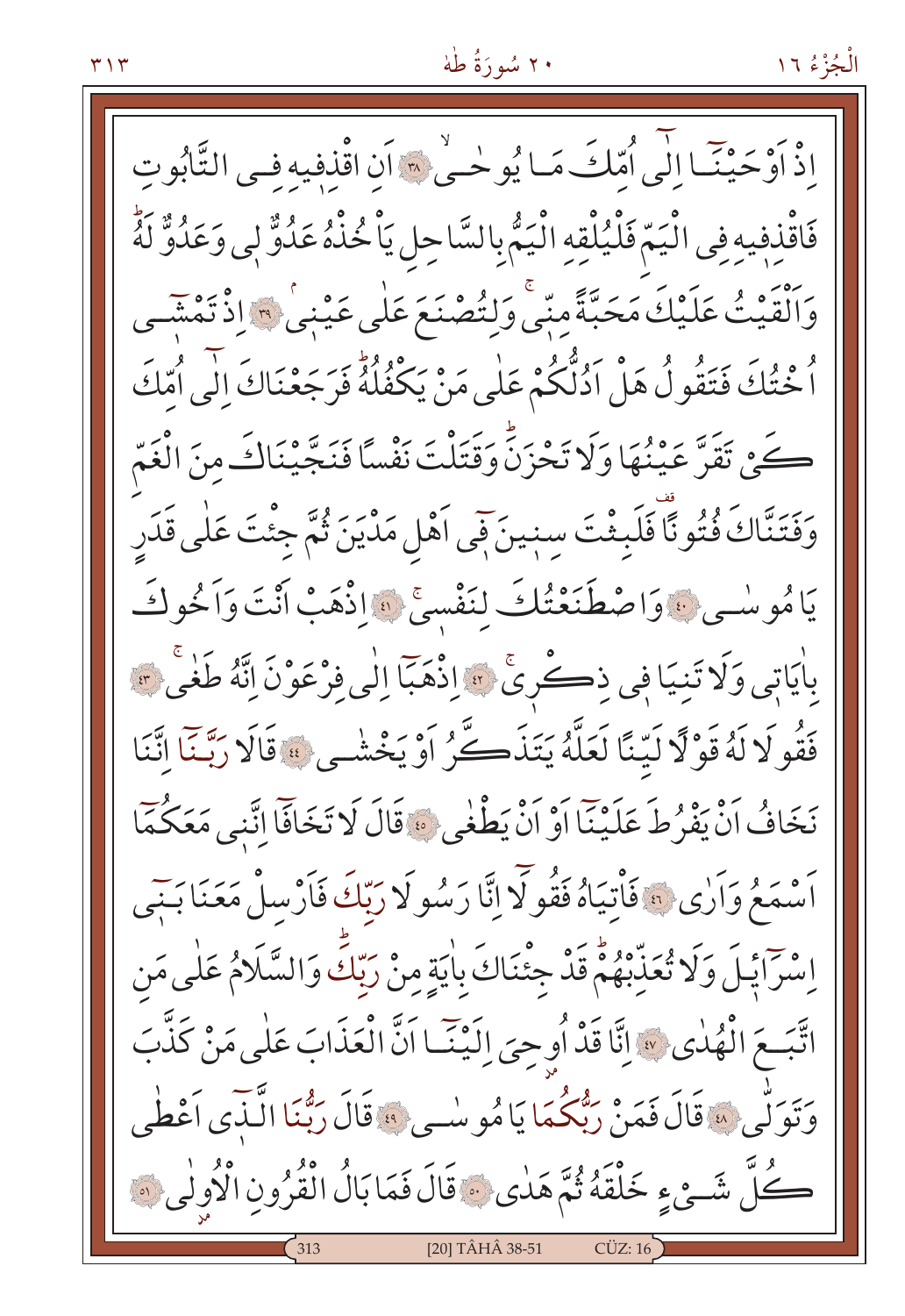# ۲۰ سُورَةُ طُهْ

قَالَ عِلْمُهَا عِنْدَ رَبِّي فِي ڪِتَابِ لَا يَضلُّ رَبِّي وَلَا يَنْسَى \*\* اَلَّذِي جَعَلَ لَكُمُ الْأَرْضَ مَهْدًا وَسَـلَكَ لَكُمْ فِيهَا سُبُلًا وَأَنْزَلَ منَ السَّـمَاءِ مَاءً فَاَخْرَجْنَا بِهَ أَزْوَاجًا مِنْ نَبَاتٍ شَـتَّـى مَّةٍ كُلُوا وَارْعَوْا أَنْعَامَكُمُّ إِنَّ فِي ذٰلكَ لَايَاتٍ لأُولِي النُّهْيِ \* \* منْهَا خَلَقْنَاكُمْ وَفِيهَا نُعِيدُكُمْ وَمِنْهَا نُخْرِجُكُمْ تَارَةً أُخْرٰى · وَلَقَدْ أَرَيْنَاهُ اٰيَاتِنَا كُلَّهَا فَكَنَّبَ وَأَبِي ۞ قَالَ أَجِئْتَنَا لِتُخْرِجَنَا مِنْ أَرْضِنَا بِسِحْرِكَ يَا مُوسٰى ۞ فَلَنَأْتِيَنَّكَ بِسخْرِ مِثْلِهِ فَاجْعَلْ بَيْنَنَا وَبَيْنَكَ مَوْعِدًا لَا نُخْلِفُهُ نَحْنُ وَلَا أَنْتَ مَكَانًا سُوًى ﴾ قَالَ مَوْعِدُكُمْ يَوْمُ الزِّينَة وَالْنُ يُحْشَرَ النَّاسُ صُحًى ﴾ فَتَوَلَّى فَرْعَوْنُ فَجَمَعَ كَيْدَهُ ثُمَّ أنْسَى ﴾ قَالَ لَهُمْ مُو سٰي وَيْلَكُمْ لَا تَفْتَرُوا عَلَى اللّهِ كَذبًا فَيُسْحِتَڪُمْ بِعَذَابٍّ وَقَدْ خَـابَ مَنِ افْتَـرٰى " فَتَنَازَعُوا أَمْرِهُمْ بِينَهُمْ وَأَسَـرُّوا النَّجْوٰى ۞ قَالُوا اِنْ هٰذَان لَسَاحِرَانِ يُرِيدَانِ اَنْْ يُخْرِجَاكُمْ مِنْ أَرْضِكُمْ بِسِحْرِهِمَا وَيَذْهَبَا بِطَرِيقَتِكُمُ الْمُثْلَى \* فَأَجْمِعُوا كَيْدَكُمْ ثُمَّ ائْتُوا صَفًّا وَقَدْ اَفْلَحَ الْيَوْمَ مَنِ اسْتَعْلَى فَ [20] TÂHÂ 52-64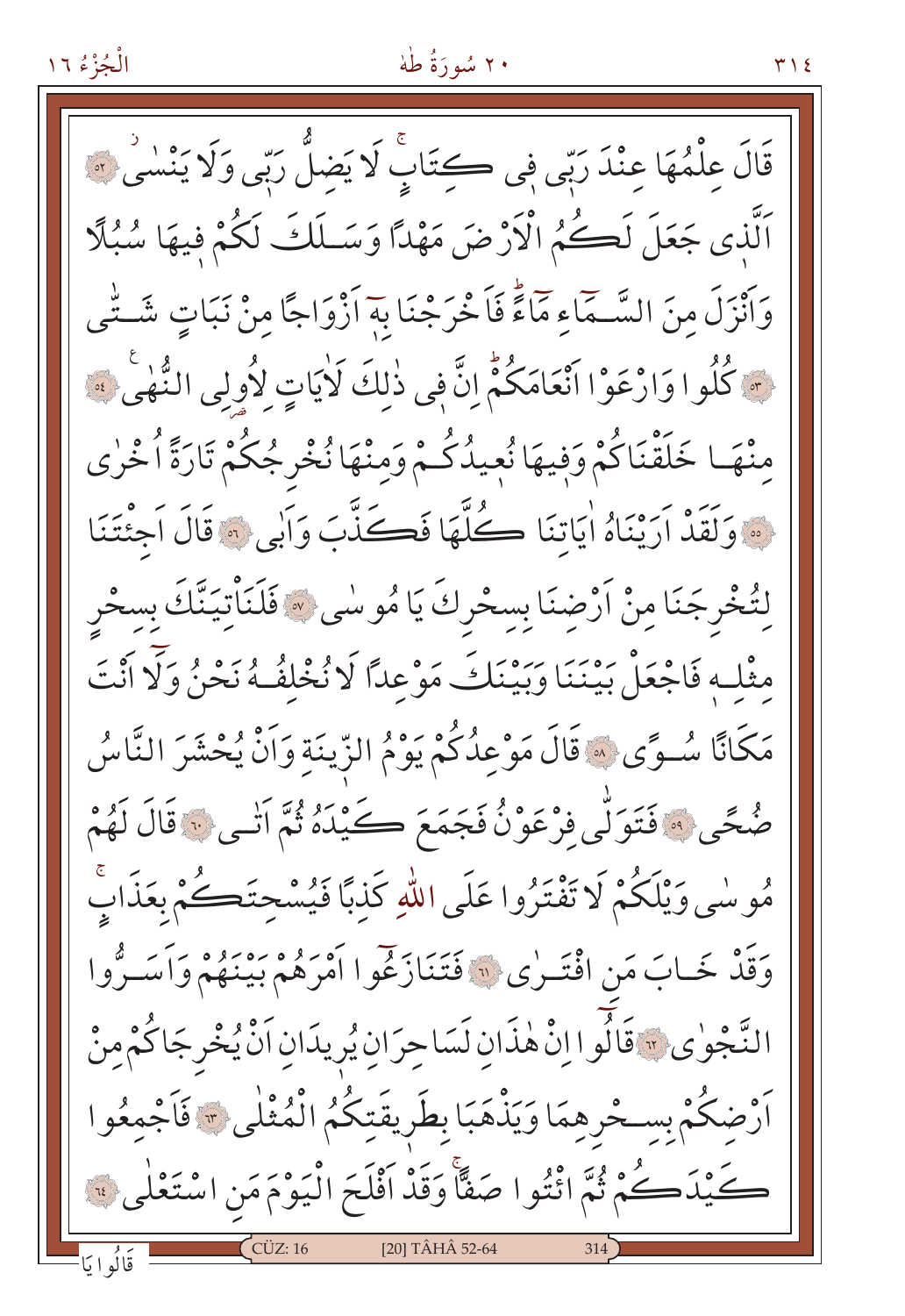# ۲۰ سُورَةُ طُهْ

قَالُو إِيَامُو سِّي اتَّمَا أَنْ تُلْقِيَ وَامَّا أَنْ نَكُونَ أَوَّلَ مَنْ أَلْقَى \* قَالَ بَلْ الْقُواْ فَإِذَا حِبَالُهُمْ وَعِصِيُّهُمْ يُخَيِّلُ إِلَيْهِ مِنْ سِحْرِهِمْ اَنَّهَا تَسْمَٰى ۚ فَاَوْجَسَ فِي نَفْسِهِ خِيفَةً مُوسٰى \* قُلْنَا لَا تَخَفْ إِنَّكَ أَنْتَ الْكَعْلَى لِهَ وَأَلْقِ مَا فِي يَمِينِكَ تَلْقَفْ مَا صَنَعُواْ إِنَّمَا صَنَعُوا ڪَيْدُ سَاحِرٌ وَلَا يُفْلِحُ السَّاحِرُ حَيْثُ اَنِّي ۞ فَأُلْقِيَ السَّحَرَةُ سُجَّدًا قَالُوا اٰمَنَّا بِرَبِّ هٰرُونَ وَمُوسٰى ﴾ قَالَ اٰمَنْتُمْ لَهُ قَبْلَ اَنْ اذَنَ لَكُمْ إِنَّهُ لَكَبِيرُكُمُ الَّذِي عَلَّمَكُمُ السّخْرِ فَلَاُقَطِّعَنَّ اَيْدِيَكُمْ وَاَرْجُلَكُمْ مِنْ خِلَافٍ وَلَأُصَلِّبَنَّكُمْ فِي جُذُو عِ النَّخْلُ وَكَتَعْلَمُنَّ أَيَّنَااَشَدُّعَذَابَاَوَاَبْقَى «قَالُوالَنْ نُؤْثِرَكَ عَلَى مَاتِحَاءَنَا مِنَ الْبَيِّنَاتِ وَالَّذِي فَطَرَنَا فَاقْضِ مَّا أَنْتَ قَاضِّ إِنَّمَا تَقْضِي هٰذِهِ الْحَيْوةَ الدُّنْيَاِّ \* إِنَّا اٰمَنَّا بِرَبِّنَا لِيَغْفِرَ لَنَا خَطَايَانَا وَمَّا اَكْرَهْتَنَا عَلَيْهِ مِنَ السَّحْرُ وَاللَّهُ خَيْرٌ وَأَبْقَى \* إِنَّهُ مَـنْ يَأْتِ رَبَّهُ مُجْرِمًا فَإِنَّ لَهُ جَهَنَّمْ لَا يَمُوتُ فِيهَا وَلَا يَحْيِي ﴾ وَمَسْ يَأْتِهِ مُؤْمِنًا قَدْ عَملَ الصَّالحَاتِ فَأُولَٰئَكَ لَهُمُ الدَّرَجَاتُ الْعُلْيُ \* جَنَّاتُ عَدْنِ تَجْرِى مِنْ تَحْتِهَا الْأَنْهَارُ خَالِدِينَ فِيهَاْ وَذٰلِكَ جَزْؤُا مَنْ تَزَكَّىٰ ۞ [20] TÂHÂ 65-76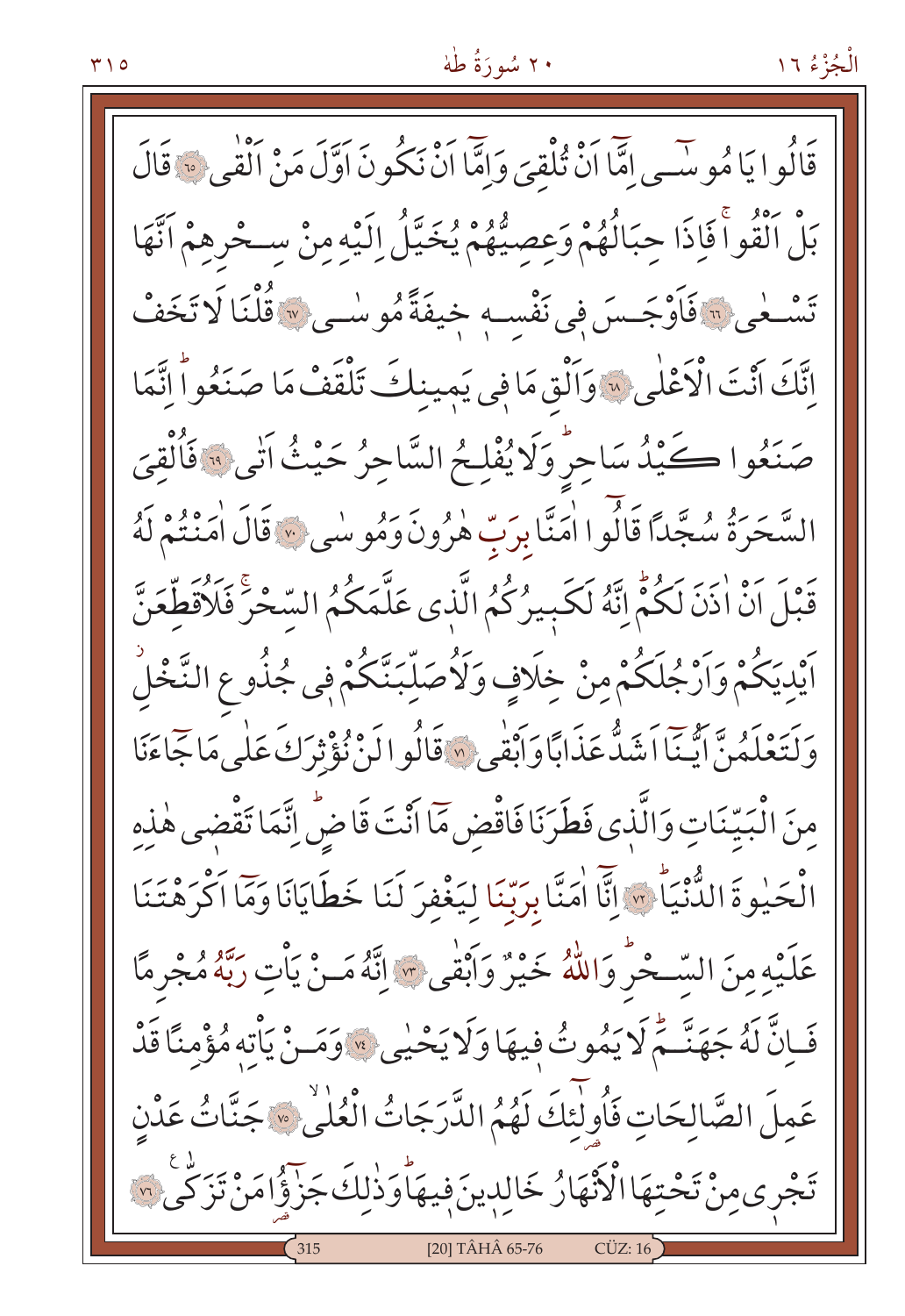### ۲۰ سُورَةُ طُهْ

وَلَقَـٰدْ اَوْحَيْنَـٗـا اِلْـٰـى مُوسَّــى اَنْ اَسْــر بِعِبَادِي فَاضْــربْ لَهُمْ طَريقاً فِي الْبَحْرِ يَبَسَّأَ لَا تَخَافُ دَرَكاً وَلَا تَخْشٰى ِ~ فَأَتْبَعَهُمْ فِرْعَـوْنُ بِجُنُورِهِ فَغَشْـيَهُمْ مِنَ الْيَمّ مَـا غَشْـيَهُمْ ۞ وَاَضَلَّ فِرْعَـوْنُ قَوْمَهُ وَمَا هَدٰى ۞ يَابَنِي إِسْـرَايْـلَ قَدْ أَنْجَيْنَا كُمْ مِنْ عَلُوِّكُمْ وَوْعَلْنَاكُمْ جَانِبَ الطُّـورِ الْأَيْمَنَ وَنَزَّلْنَا عَلَيْكُمُ الْمَنَّ وَالسَّلْوٰى ﴾ كُلُوا مِنْ طَيِّبَاتٍ مَا رَزَقْنَاكُمْ وَلَا تَطْغَوْا فِيهِ فَيَحِلَّ عَلَيْكُمْ غَضَبِيَّ وَمَنْ يَحْلِلْ عَلَيْهِ غَضَبِي فَقَدْ هَوٰي (» وَإِنِّمِي لَغَفَّارٌ لِمَنْ تَابَ وَأَمَـنَ وَعَمِلَ صَالِحًا ثُمَّ اهْتَدٰى » وَمَّا اَعْجَلَكَ عَنْ قَوْمِكَ يَا مُوسٰى \* قَالَ هُمْ أُولَّاءِ عَلَى اَثَرِي وَعَجِلْتُ إِلَيْكَ رَبِّ لِتَرْضَى \* قَالَ فَإِنَّا قَدْ فَتَنَّا قَوْمَكَ مِنْ بَعْدِكَ وَأَصَلَّهُمُ السَّامِرِيُّ \* فَرَجَعَ مُوسَى اِلْي قَوْمِهِ غَضْبَانَ اَسفَاَّ قَالَ يَا قَوْمِ اَلَمْ يَعِدْكُمْ رَبُّكُمْ وَعْدًا حَسَنًا افَطَالَ عَلَيْكُمُ الْعَهْدُ أَمْ أَرَدْتُمْ أَنْ يَحِلُّ عَلَيْكُمْ غَضَبٌ مِنْ رَبِّكُمْ فَأَخْلَفْتُمْ مَوْعِبِدِي ۞ قَالُوا مَمَّا أَخْلَفْنَا مَوْعِدَكَ بِمَلْكِنَا وَلٰكِنَّا حُمِّلْنَآ اَوْزَارًا مِنْ زِينَةِ الْقَوْمِ فَقَذَفْنَاهَا فَكَذٰلِكَ الْقَى السَّامِرِيُّ ۞ [20] TÂHÂ 77-87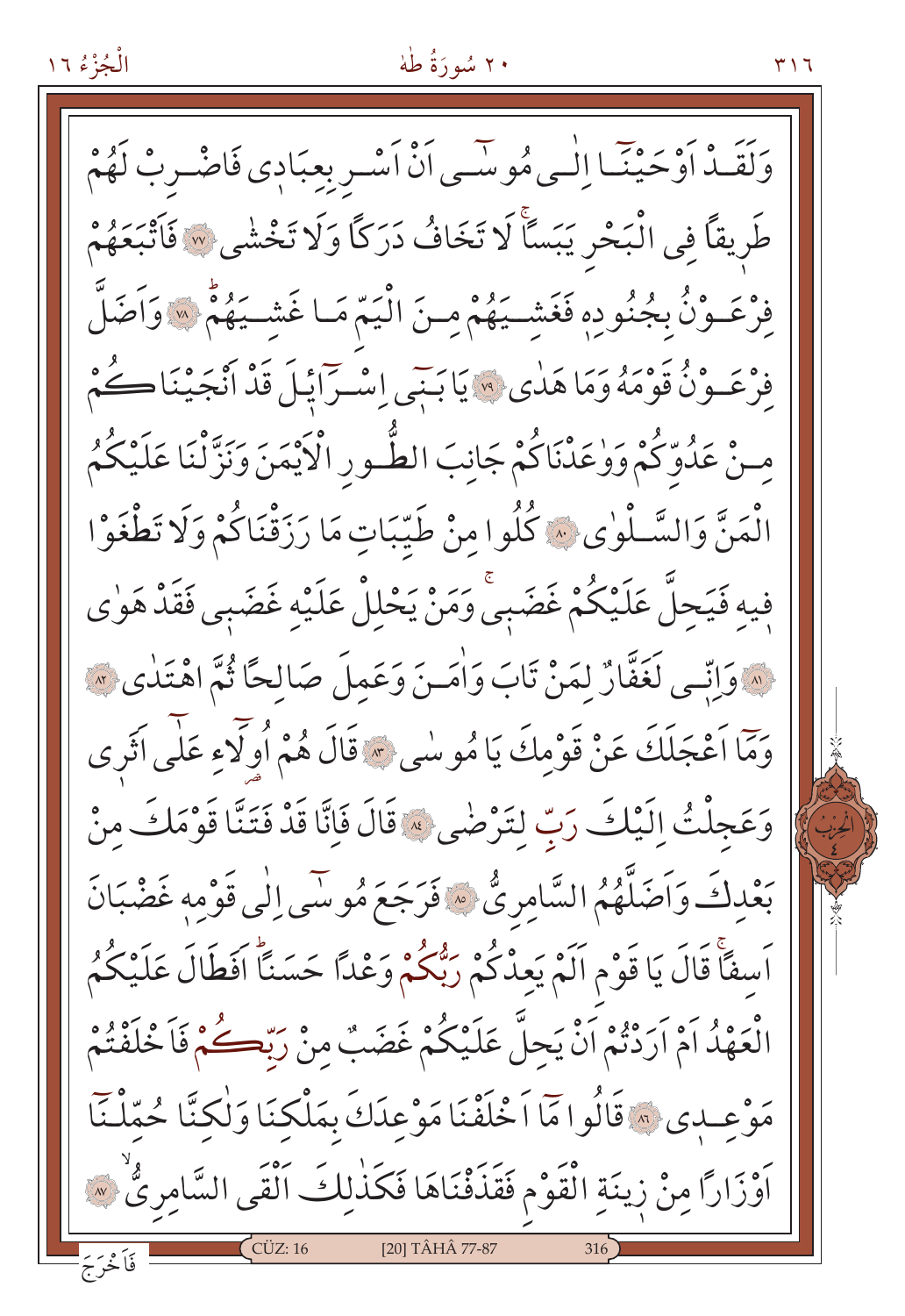فَأَخْرَجَ لَهُمْ عِجْلًا جَسَــٰدًا لَهُ خُوَارٌ فَقَالُوا هٰذًّا الْهُڪُمْ وَاللَّهُ مُوسْمِي فَنَسِيٌّ ۞ اَفَلَا يَـرَوْنَ اَلَّا يَرْجِـعُ اِلَّيْهِمْ قَوْلَاًّ وَلَا يَمْلِكُ لَهُمْ ضَرًّا وَلَا نَفْعًا \* وَلَقَدْ قَـالَ لَهُمْ هٰرُونُ مِنْ قَبْلُ يَا قَوْمِ اِنَّمَا فُتِنْتُمْ بِهِ وَاِنَّ رَبَّكُمُ الرَّحْمٰئُ فَاتَّبِعُونِي وَاَطِيغٌـوا اَمْرِي ۚ قَالُوا لَنْ نَبْرَحَ عَلَيْهِ عَاڪفِينَ حَتّٰى يَرْجِعَ اِلَيْنَا مُوسْى ﴾ قَالَ يَا هٰزُونُ مَا مَنَعَكَ اذْ رَأَيْتَهُمْ ضَلُّواْ \* اَلَّا تَتَّبِعَـنُّ اَفَعَصَيْـتَ اَمْـرِي \* قَـالَ يَبْنَؤُمَّ لَا تَأْخُذْ بِلِحْيَتِي وَلَا بِرَأْسِيِّ إِنِّي خَشِيتُ أَنْ تَقُولَ فَرَّقْتَ بَيْسَ بَنِيَى إِسْتِرَايْلَ وَلَمْ تَرْقُبْ قَوْلِي ۞ قَالَ فَمَا خَطْبُكَ يَا سَـامِرِيٌّ ﴾ قَـالَ بَصُـرْتُ بِمَا لَـمْ يَبْصُرُوا بِـهِ فَقَبَضْتُ قَبْضَةً مِنْ آثَرِ الرَّسُـولِ فَنَبَذْتُهَا وَكَذٰلِكَ سَوَّلَتْ لِي نَفْسي لَّهَ قَالَ فَاذْهَبْ فَإِنَّ لَكَ فـى الْحَيْوةِ أَنْ تَقُولَ لَا مِسَـاسٌ وَإِنَّ لَكَ مَوْعِدًا لَنْ تُخْلَفَهُ وَانْظُرْ إِلَى الْهِكَ الَّذِي ظَلْتَ عَلَيْهِ عَاكِفًا لَنُحَرِّقَنَّهُ ثُمَّ لَنَنْسِفَنَّهُ فِي الْيَمّ نَسْفًا ۞ اِنَّمَا الْهُكُمُ اللَّهُ الَّذِى لَا إِلٰهَ إِلَّا هُوٌّ وَسِعَ كُلَّ شَيْءٍ عِلْمًا لِهِ [20] TÂHÂ 88-98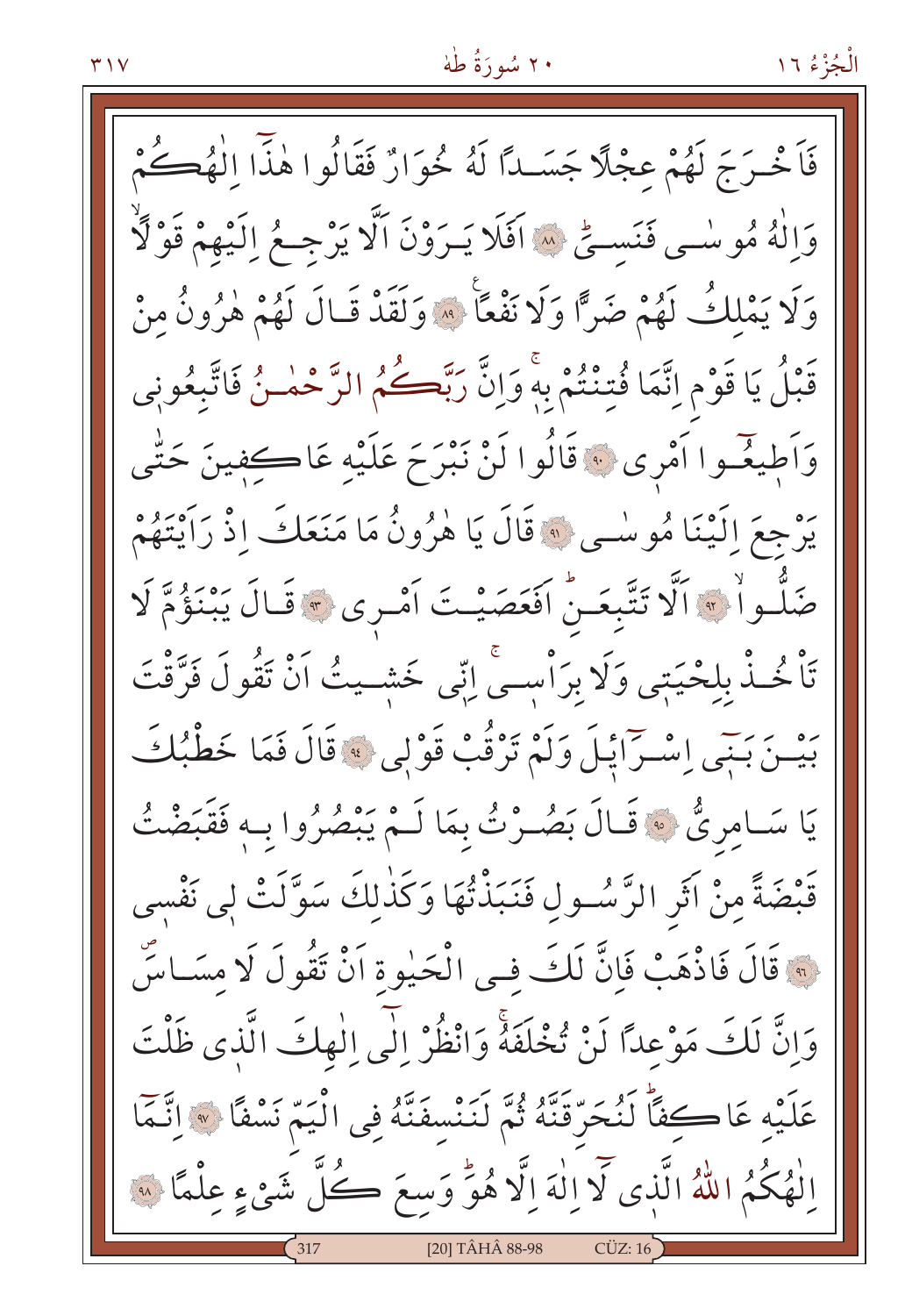# ۲۰ سُورَةُ طُهْ

كَذٰلكَ نَقُصُّ عَلَيْكَ مِنْ أَنْبَاءِ مَا قَدْ سَبَقَ وَقَدْ اٰتِيْنَاكَ مِنْ لَدُنَّــا ذكْرًا ۚ • مَنْ اَعْرَضَ عَنْهُ فَإِنَّهُ يَحْمِلُ يَوْمَ الْقِيٰمَةِ وزْرًاْ فِينَ خَالِدِينَ فِيهِ وَسَّاءَ لَهُمْ يَوْمَ الْقِيْمَةِ حِمْلًا ۚ ﴾ يَوْمَ يُنْفَخُ فِي الصُّورِ وَنَحْشُـرُ الْمُجْرِمِينَ يَوْمَئِـذٍ زُرْقاً ۞ يَتَخَافَتُونَ بَيْنَهُمْ إِنْ لَبِثْتُمْ إِلَّا عَشْـرًا \* نَحْـنُ اَعْلَمُ بِمَـا يَقُولُونَ إِذْ يَقُولُ اَمْثَلُهُمْ طَرِيقَةً إِنْ لَبِثْتُمْ إِلَّا يَوْمًا ۚ وَيَسْئَلُونَكَ عَن الْجِبَالِ فَقُلْ يَنْسِـفُهَا رَبِّي نَسْفًا ۚ ﴿ فَيَذَرُهَا قَاعًا صَفْصَفًاْ ﴾ لَا تَـرٰى فِيهَا عِوَجاً وَلَا أَمْتًا \* يَوْمَئِـذِ يَتَّبِعُونَ الدَّاعِيَ لَا عِوَجَ لَهُ وَخَشَعَتِ الْأَصْوَاتُ لِلرَّحْمٰنِ فَلَا تَسْمَعُ اِلَّا هَمْسًا \* يَوْمَئِـذٍ لَا تَنْفَعُ الشَّـفَاعَةُ إِلَّا مَنْ اَذنَ لَهُ الرَّحْمٰنُ وَرَضِيَ لَهُ قَـوْلًا ۚ يَعْلَمُ مَا بَيْنَ اَيْدِيهِمْ وَمَا خَلْفَهُمْ وَلَا يُحِيطُونَ بِهِ عِلْمًا ۚ وَعَنَتِ الْوُجُوهُ لِلْحَيِّ الْقَيُّومُ وَقَدْ خَابَ مَنْ حَمَلَ ظُلْمـًا ۚ وَمَنْ يَعْمَلْ مـنَ الصَّالِحَاتِ وَهُوَ مُؤْمِنٌ فَلَا يَخَافُ ظُلْمـًا وَلَا هَضْمًا \* وَكَذٰلكَ أَنْزَلْنَاهُ قُرْانـًا عَرَبِيًّا وَصَرَّفْنَا فِيهِ مِنَ الْوَعِيبِ لَعَلَّهُمْ يَتَّقُونَ أَوْ يُحْدِثُ لَهُمْ ذِكْرًا ۚ ۚ " [20] TÂHÂ 99-113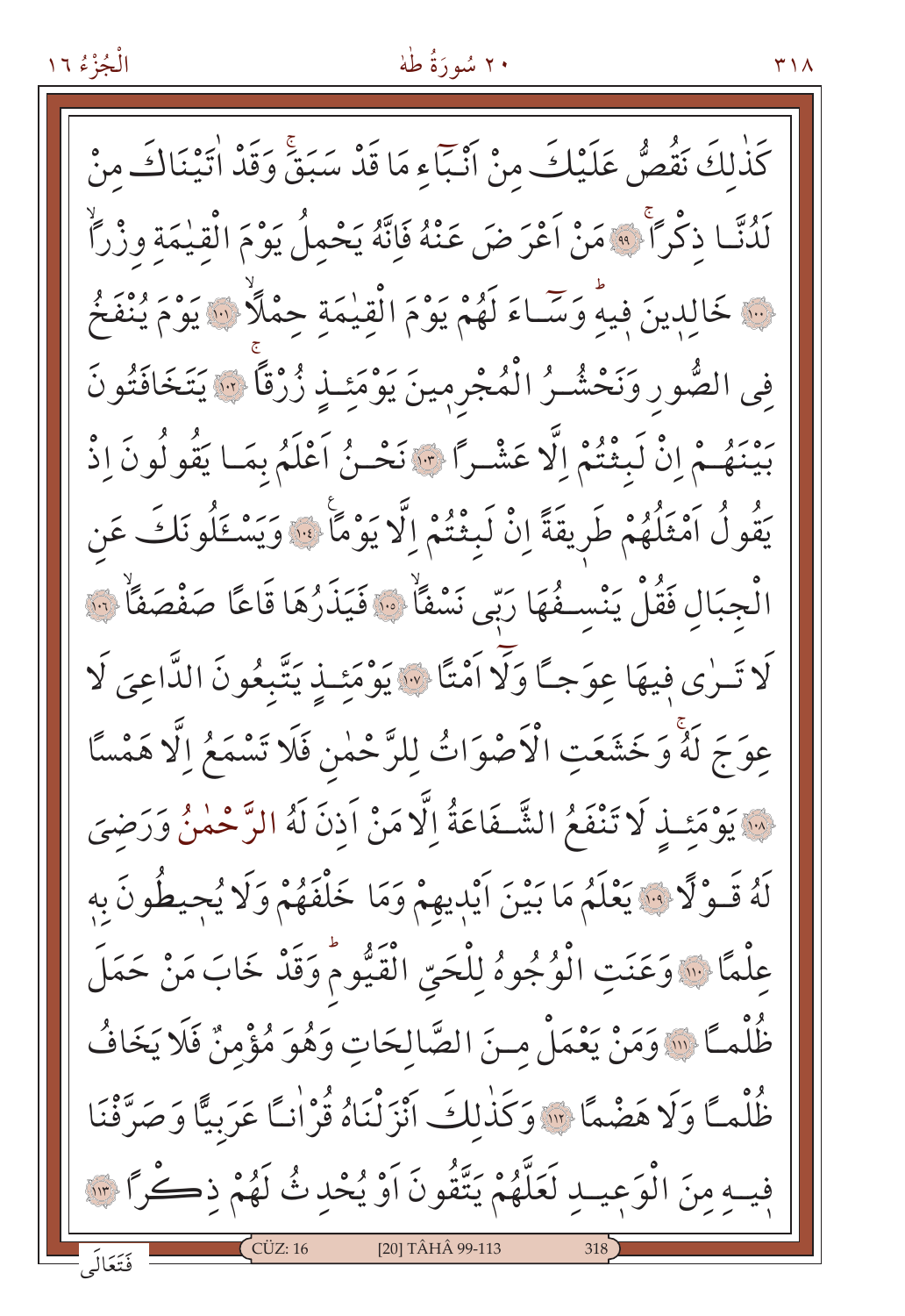فَتَعَالَـمِ اللَّهُ الْمَلكُ الْحَـقٌّ وَلَا تَعْجَـلْ بِالْقُرْاٰنِ مِـنْ قَبْل رَّهُ يُقْضَى إِلَيْكَ وَحْيُـهُ وَقُلْ رَبِّ زِدْنِـى عِلْمَـَّا ۚ ۚ وَلَقَدْ عَهِدْنَا الَّى اٰدَمَ منْ قَبْلُ فَنَسـىَ وَلَمْ نَجِـدْ لَهُ عَزْمًا ۚ وَاِذْ قُلْنَا لِلْمَلْئِكَةِ اسْجُدُوا لِأَدَمَ فَسَجَدُوا الَّا ابْلِيسُ اَبِي ٱللَّهَ فَقُلْنَا يَآ اٰدَمُ انَّ هٰذَا عَدُوٌّ لَكَ وَلزَوْجِكَ فَلَا يُخْرِجَنَّكُمَا منَ الْجَنَّةِ فَتَشْفَى إِلاَّ لَكَ الَّا تَجُوعَ فِيهَا وَلَا تَعْرٰى لِلَّهِ وَأَنَّبَكَ لَا تَظْمَؤُا فِيهَا وَلَا تَضْخِي لِلَّهِ فَوَسْبِوَسَ إِلَيْهِ الشَّيْطَانُ قَالَ يَآ اٰدَمُ هَلْ اَدُلُّكَ عَلٰى شَجَرَة الْخُلْد وَمُلْكِ لَا يَبْلَى \* فَأَكَّلَا مِنْهَا فَبَـدَتْ لَهُمَـا سَـوْاْتُهُمَا وَطَفقًا يَخْصِفَانِ عَلَيْهِمَا مِنْ وَرَقِ الْجَنَّـةِ وَعَصَى ادْمُ رَبَّهُ فَغَوٰىٌ فِيَّةِ اجْتَنِيهُ رَبُّهُ فَتَابَ عَلَيْهِ وَهَدٰى ۞ قَـالَ اهْبِطَا مِنْهَا جَمِيعًا بَعْضُكُمْ لِبَعْضِ عَدُوٌّ فَإِمَّا يَأْتِيَنَّكُمْ مِنِّي هُدًى فَمَنِ اتَّبَعَ هُدَايَ فَلَا يَضلُّ وَلَا يَشْـفْي ۞ وَمَنْ أَعْرَضَ عَنْ ذِكْرِي فَإِنَّ لَهُ مَعِيشَةً ضَنْكُ وَنَحْشُرُهُ يَوْمَ الْقِيْمَةِ أَعْمٰى · قَالَ رَبِّ لِمَ حَشَـرْتَـنِّي أَعْمٰى وَقَدْ كُنْـثُ بَصِيراً ۞ [20] TÂHÂ 114-125